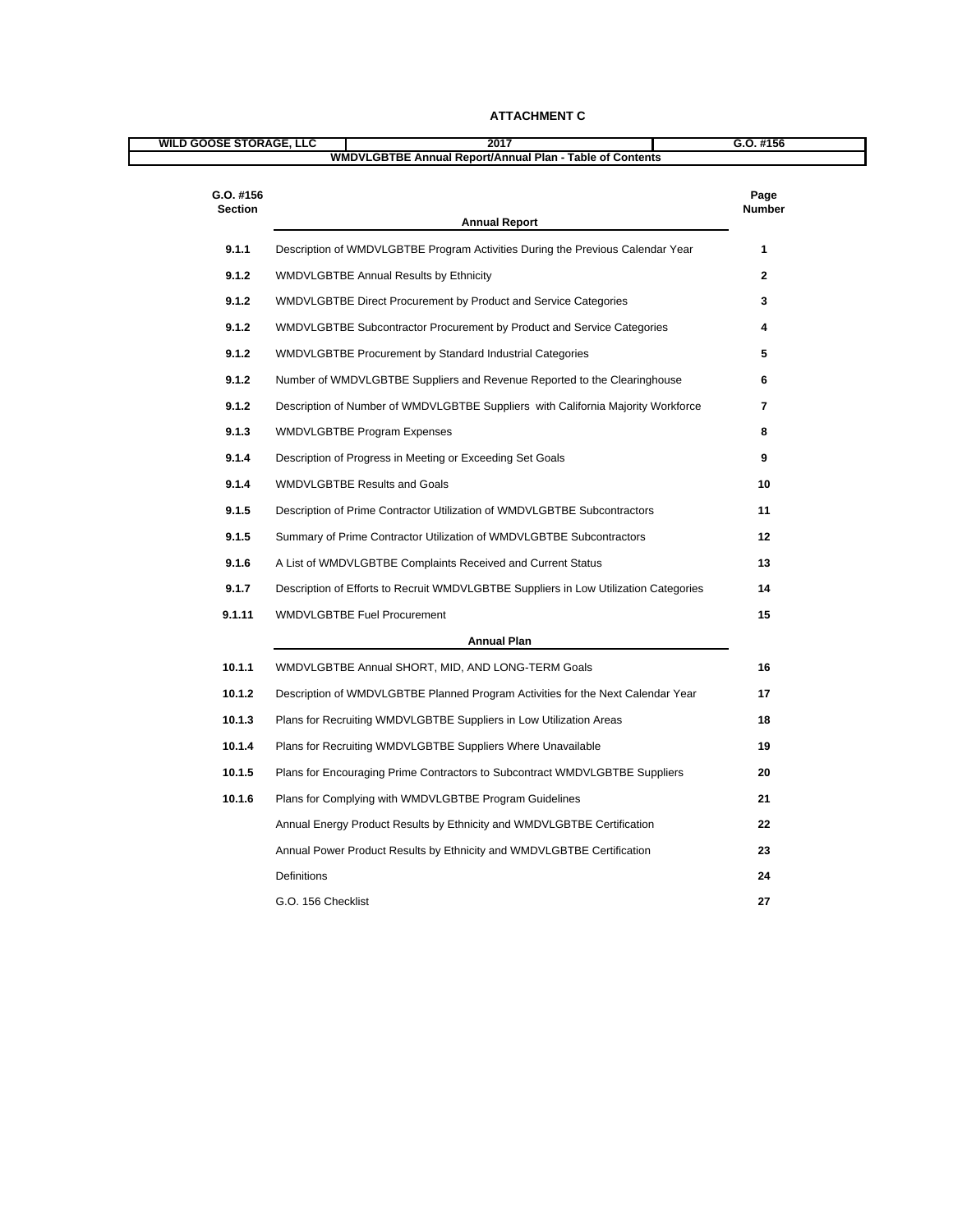### **ATTACHMENT C**

**Page 1**

#### **Internal Program Activities**

Wild Goose Storage LLC's (Wild Goose) Supplier Diversity program is administered jointly by the Manager of Engineering and Operations (E&O), and U.S. Operations personnel. Please note that the parent company for Wild Goose, which previously was Niska Gas Storage Partners LP (Niska), was rebranded to Rockpoint Gas Storage (Rockpoint) in March, 2017. The rebranding had zero impact on the G.O. 156 program. Niska had also undergone a change of ownership in July, 2016, with the new parent company becoming Brookfield Infrastructure Partners L.P. (previously was Riverstone Holdings LLC). This in turn resulted in a change to the corporate organization, and a new Vice President of Engineering and Operations. A positive that came out of the change in ownership, was bringing both Wild Goose Storage and Lodi Gas Storage under the same ownership umbrella. This in turn has increased the visibility of G.O. 156 to Rockpoint management by having two operating entities adhering to the program. Despite the recent change in ownership and company name, the same engineering and operations staff are making the purchasing decisions as in the past, and are fully aware / engaged with the G.O. 156 Program. The new VP of Eng/Ops had been given an overview of the program, so that he understands the importance. The facility continues to be fully committed to the development and adherence of the goals of the Supplier Diversity Program. The Manager of E&O has reviewed the Clearinghouse information in regards to utilization of minority spend.

**External Program Activities**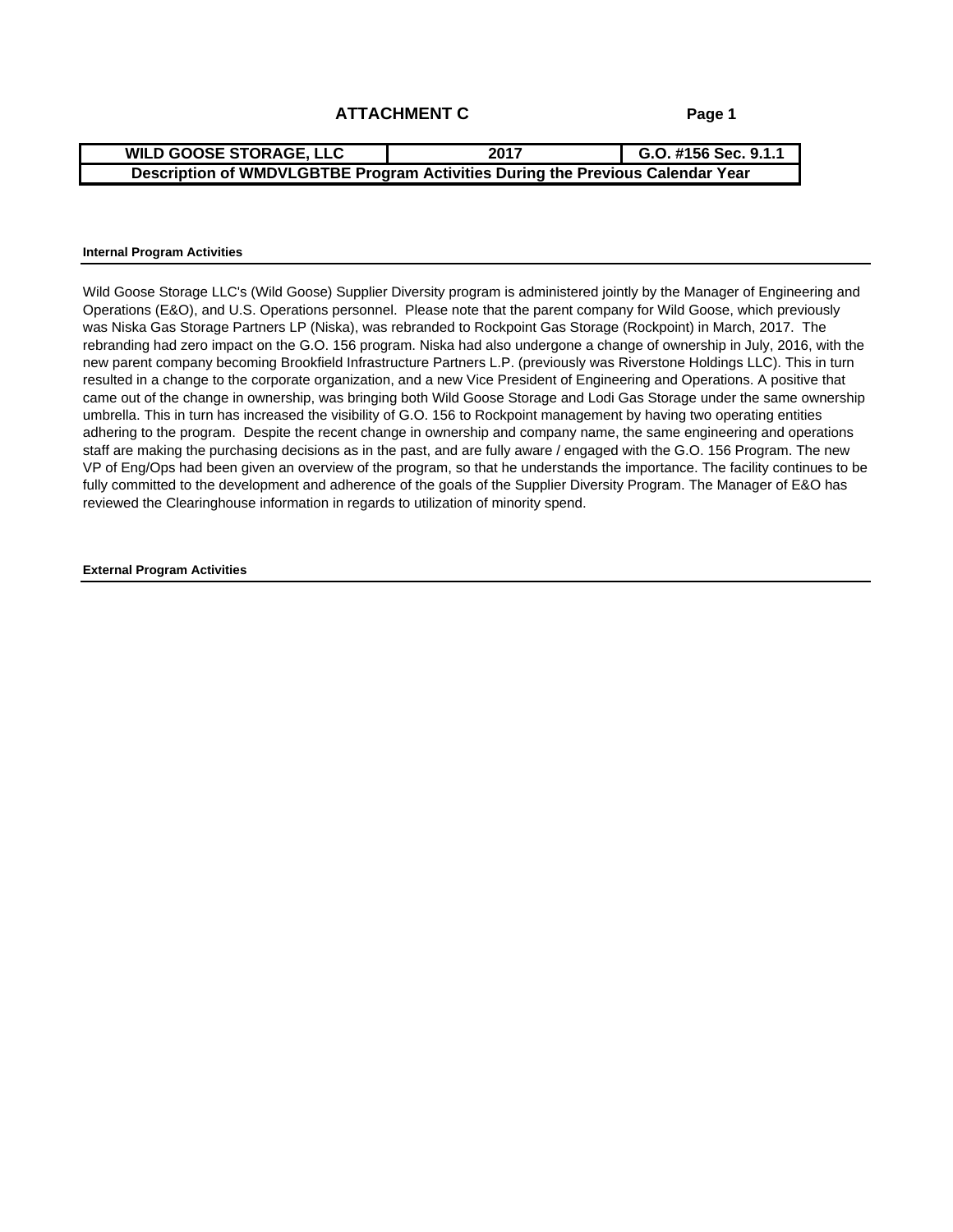| <b>WILD GOOSE STORAGE, LLC</b>                            | $1.4456$ car 0 $\gamma$<br><b>U.U. #130 SEC. 9.1.2</b> |
|-----------------------------------------------------------|--------------------------------------------------------|
| MMDI<br>LGBTBE Annua<br>iual Results bv Ethnicitv<br>,,,, |                                                        |

|    |                        |                                                                                                                                                                                      | <b>ATTACHMENT C</b>                           |                         | Page 2               |                  |
|----|------------------------|--------------------------------------------------------------------------------------------------------------------------------------------------------------------------------------|-----------------------------------------------|-------------------------|----------------------|------------------|
|    |                        | <b>WILD GOOSE STORAGE, LLC</b>                                                                                                                                                       | 2017                                          |                         | G.O. #156 Sec. 9.1.2 |                  |
|    |                        |                                                                                                                                                                                      | <b>WMDVLGBTBE Annual Results by Ethnicity</b> |                         |                      |                  |
|    |                        |                                                                                                                                                                                      |                                               |                         |                      |                  |
|    |                        |                                                                                                                                                                                      | <b>Direct</b>                                 | [Year] of Report<br>Sub | Total \$             | $\%$             |
|    |                        | Asian Pacific American                                                                                                                                                               |                                               |                         |                      | 0.00%            |
|    |                        | African American                                                                                                                                                                     |                                               |                         |                      | 0.00%            |
|    | Minority<br>Male       | Hispanic American                                                                                                                                                                    | \$52,237                                      |                         | \$52,237             | 3.29%            |
|    |                        | Native American                                                                                                                                                                      |                                               |                         |                      | 0.00%<br>ືເ∩∣    |
| —— |                        | <b>Total Minority Male</b>                                                                                                                                                           | \$52,237                                      |                         |                      | \$52,237 3.29%   |
|    |                        | Asian Pacific American                                                                                                                                                               |                                               |                         |                      | _റ ററ'           |
|    | $\frac{1}{2}$ Minority | African American                                                                                                                                                                     |                                               |                         |                      | በ በበ%            |
|    | <b>Female</b>          | Hispanic American                                                                                                                                                                    |                                               |                         |                      | __  በ   በበ%      |
|    |                        | Native American                                                                                                                                                                      |                                               |                         |                      | 0.00%            |
|    |                        | <b>Total Minority Female</b>                                                                                                                                                         |                                               |                         |                      | $$0 0.00\%$      |
|    |                        | Total Minority Business Enterprise (MBE)                                                                                                                                             |                                               |                         |                      | \$52,237 3.29%   |
|    |                        |                                                                                                                                                                                      | \$52,237                                      |                         |                      |                  |
|    |                        | Women Business Enterprise (WBE)                                                                                                                                                      | \$119,264                                     |                         |                      | \$119,264 7.51%  |
|    |                        |                                                                                                                                                                                      |                                               |                         |                      |                  |
|    |                        | Lesbian, Gay, Bisexual, Transgender                                                                                                                                                  |                                               |                         |                      |                  |
|    |                        | <b>Business Enterprise (LGBTBE)</b>                                                                                                                                                  |                                               |                         |                      | 0.00%            |
|    |                        |                                                                                                                                                                                      |                                               |                         |                      |                  |
|    |                        | Disabled Veteran Business                                                                                                                                                            |                                               |                         |                      |                  |
|    |                        | Enterprise (DVBE)                                                                                                                                                                    |                                               |                         |                      | 0.00%            |
|    |                        |                                                                                                                                                                                      |                                               |                         |                      |                  |
|    |                        | Other $8(a)^*$                                                                                                                                                                       | - SOL                                         | - 4301                  |                      | $$0.00\%$        |
|    |                        |                                                                                                                                                                                      |                                               |                         |                      |                  |
|    |                        | <b>TOTAL WMDVLGBTBE</b>                                                                                                                                                              | \$171,501                                     |                         |                      | \$171,501 10.80% |
|    |                        |                                                                                                                                                                                      |                                               |                         |                      |                  |
|    |                        | 17 Net Procurement**                                                                                                                                                                 | \$1,587,925                                   |                         |                      |                  |
|    |                        |                                                                                                                                                                                      |                                               |                         |                      |                  |
|    |                        | NOTE: * FIRMS CLASSIFIED AS 8(a) OF SMALL BUSINESS ADMINISTRATION INCLUDES NON-WMDVLGBTBE<br>** NET PROCUREMENT INCLUDES PURCHASE ORDER, NON-PURCHASE ORDER, AND CREDIT CARD DOLLARS |                                               |                         |                      |                  |
|    |                        | <b>Direct - DIRECT PROCUREMENT</b>                                                                                                                                                   |                                               |                         |                      |                  |
|    |                        | <b>Sub - SUBCONTRACTOR PROCUREMENT</b><br>% - PERCENTAGE OF NET PROCUREMENT                                                                                                          |                                               |                         |                      |                  |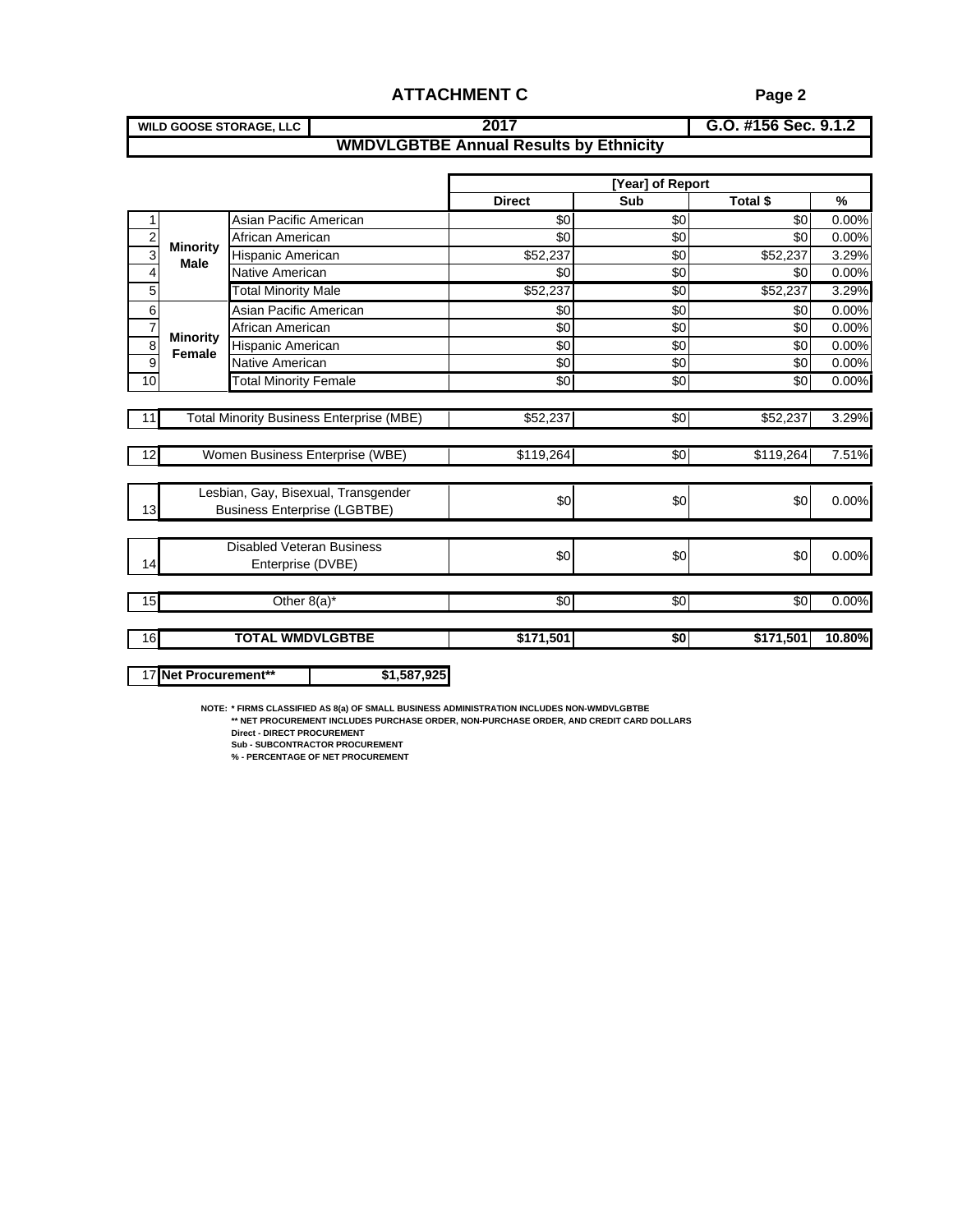|                                                                      | <b>ATTACHMENT C</b>                                                                                                                                                                                                                                          |                                            | Page 3                    |                          |
|----------------------------------------------------------------------|--------------------------------------------------------------------------------------------------------------------------------------------------------------------------------------------------------------------------------------------------------------|--------------------------------------------|---------------------------|--------------------------|
| <b>WILD GOOSE STORAGE, LLC</b>                                       | 2017                                                                                                                                                                                                                                                         |                                            | G.O. #156 Sec. 9.1.2      |                          |
|                                                                      | WMDVLGBTBE Direct Procurement by Product and Service Categories                                                                                                                                                                                              |                                            |                           |                          |
|                                                                      | <b>Products</b>                                                                                                                                                                                                                                              | <b>Services</b>                            | Total                     |                          |
|                                                                      | и мировали му само на при<br>- 555 - 565 - 565 - 565 - 565 - 565 - 565 - 565 - 565 - 565 - 565 - 565 - 565 - 565 - 565 - 565 - 565 - 565 - 565 - 565 - 565 - 565 - 565 - 565 - 565 - 565 - 565 - 565 - 565 - 565 - 565 - 565 - 565 - 565 - 565 - 565 - 565 - | $\mathcal{A}$                              | $\sim$ $\sim$ $\sim$      |                          |
| $\overline{\phantom{a}}$<br>Asian Pacific American                   | - 0.009                                                                                                                                                                                                                                                      | $\cup$ $\cup$                              |                           |                          |
| African American<br>$\frac{2}{3}$ Minority                           | $0.00\%$<br>∩irect                                                                                                                                                                                                                                           | _ റ ററ                                     |                           | n nr                     |
| lispanic American<br>Male<br>$\frac{6}{4}$<br>Native American        | \$52.237<br>9.58%<br>Direct  <br>——<br><u>በ በበ%</u><br>Direct                                                                                                                                                                                                | $0.00\%$<br>- 0.00s                        | \$52.237<br>.‱            | $3.29^{\circ}$<br>- 0.00 |
| <b>Total Minority Male</b>                                           | Direct  <br>\$52.237<br>$9.58\%$                                                                                                                                                                                                                             | __ റ ററ                                    | \$52.2371                 |                          |
| Asian Pacific American<br>⊢≐                                         | Direct<br>$0.00\%$                                                                                                                                                                                                                                           | sol<br>$0.00\%$                            | SO L                      | _ റ ററ                   |
| African American<br>$\frac{1}{8}$ Minority                           | Direct<br>0.00%<br>_____                                                                                                                                                                                                                                     | _ റ റ                                      |                           |                          |
| lispanic American<br>$\frac{8}{2}$ Female<br>Native American         | __ 0.00%<br>Direct<br>$0.00\%$<br>∣ Direct                                                                                                                                                                                                                   | _ റ ററ്<br>0.009<br>וחי                    | .‱ m                      | _ റ റ                    |
| ┕<br><b>Total Minority Female</b>                                    | <b>Direct</b><br>$0.00\%$                                                                                                                                                                                                                                    | $0.00\%$<br><b>SO</b>                      | \$0 0.009                 |                          |
|                                                                      |                                                                                                                                                                                                                                                              |                                            |                           |                          |
| Total Minority Business Enterprise (MBE)   Direct   \$52,237         | 9.58%                                                                                                                                                                                                                                                        |                                            | $$0.00\%$ $$52,237$ 3.29% |                          |
| Women Business Enterprise (WBE)   Direct                             |                                                                                                                                                                                                                                                              | \$0 0.00% \$119.264 11.44% \$119.264 7.51% |                           |                          |
|                                                                      |                                                                                                                                                                                                                                                              |                                            |                           |                          |
| Lesbian, Gay, Bisexual, Transgender Business                         |                                                                                                                                                                                                                                                              |                                            |                           | 0.00                     |
| Fnternrise (I GBTBF)                                                 |                                                                                                                                                                                                                                                              |                                            |                           |                          |
|                                                                      |                                                                                                                                                                                                                                                              |                                            |                           |                          |
| 4 Disabled Veteran Business Enterprise (DVBE)                        |                                                                                                                                                                                                                                                              |                                            |                           | 0.00%                    |
|                                                                      |                                                                                                                                                                                                                                                              |                                            |                           |                          |
| Other $8(a)^*$                                                       | <b>Direct</b><br>$0.00\%$                                                                                                                                                                                                                                    | 0.00%<br>- SOI                             | -801 -                    | 0.00%                    |
| $\overline{16}$<br><b>TOTAL WMDVLGBTBE</b>                           | Direct  <br>\$52,237                                                                                                                                                                                                                                         | $9.58\%$ \$119,264 11.44% \$171,501 10.80% |                           |                          |
|                                                                      |                                                                                                                                                                                                                                                              |                                            |                           |                          |
| <b>Total Product</b><br>17 Procurement                               | \$545,32                                                                                                                                                                                                                                                     |                                            |                           |                          |
| <b>Total Service</b>                                                 |                                                                                                                                                                                                                                                              |                                            |                           |                          |
| \$1,042,59<br>18 Procurement                                         |                                                                                                                                                                                                                                                              |                                            |                           |                          |
| 19 Net Procurement**<br>\$1,587.92                                   |                                                                                                                                                                                                                                                              |                                            |                           |                          |
|                                                                      |                                                                                                                                                                                                                                                              |                                            |                           |                          |
| <b>Total Number of</b>                                               |                                                                                                                                                                                                                                                              |                                            |                           |                          |
| <b>WMDVLGBTBEs that</b>                                              |                                                                                                                                                                                                                                                              |                                            |                           |                          |
| 20 Received Direct Spend                                             |                                                                                                                                                                                                                                                              |                                            |                           |                          |
|                                                                      | NOTE: * FIRMS CLASSIFIED AS 8(a) OF SMALL BUSINESS ADMINISTRATION INCLUDES NON-WMDVLGBTBE                                                                                                                                                                    |                                            |                           |                          |
| <b>Direct - DIRECT PROCUREMENT</b>                                   | ** NET PROCUREMENT INCLUDES PURCHASE ORDER, NON-PURCHASE ORDER, AND CREDIT CARD DOLLARS                                                                                                                                                                      |                                            |                           |                          |
| Sub - SUBCONTRACTOR PROCUREMENT<br>% - PERCENTAGE OF NET PROCUREMENT |                                                                                                                                                                                                                                                              |                                            |                           |                          |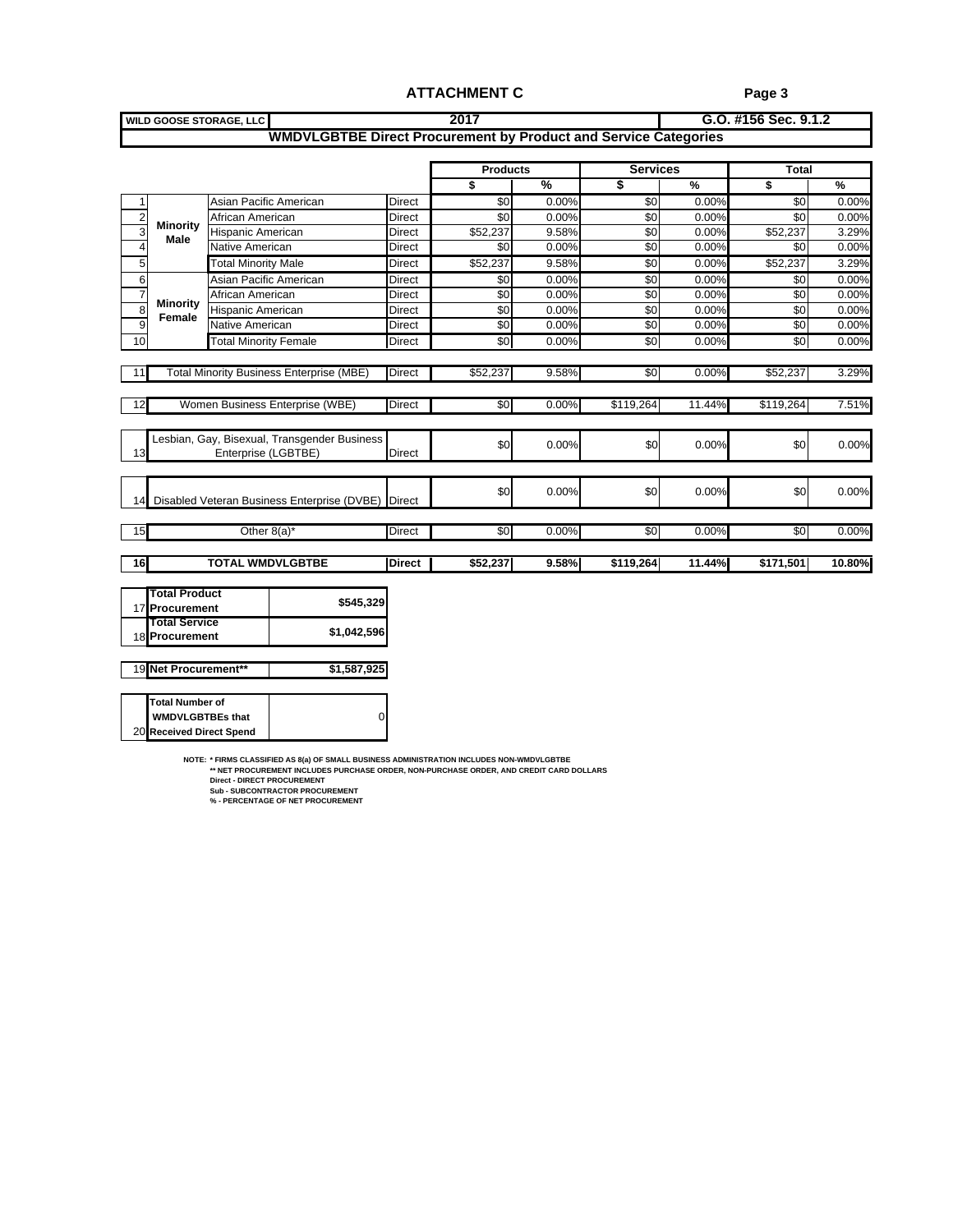#### **ATTACHMENT C**

**Page 4**

| <b>WILD GOOSE STORAGE, LLC</b>                                          |                                                                               |               |                   |      |                 | G.O. #156 Sec. 9.1.2 |          |
|-------------------------------------------------------------------------|-------------------------------------------------------------------------------|---------------|-------------------|------|-----------------|----------------------|----------|
|                                                                         | <b>WMDVLGBTBE Subcontractor Procurement by Product and Service Categories</b> |               |                   |      |                 |                      |          |
|                                                                         |                                                                               |               |                   |      |                 |                      |          |
|                                                                         |                                                                               |               | <b>Products</b>   |      | <b>Services</b> | Total                |          |
|                                                                         |                                                                               |               | $\%$              |      | $\%$            | $\%$                 |          |
| Asian Pacific American                                                  |                                                                               | Direct        |                   |      |                 |                      |          |
| African American                                                        |                                                                               |               |                   |      |                 |                      |          |
| $\frac{2}{3}$ Minority<br>Male<br>Hispanic American                     |                                                                               | Direct        |                   |      |                 |                      |          |
| Native American                                                         |                                                                               | Direct        |                   |      | _ O OO9         |                      |          |
| <b>Total Minority Male</b>                                              |                                                                               | Direct        | SQL QOO%          |      | . በ በበ%         |                      | - റ ററ   |
| Asian Pacific American                                                  |                                                                               | Direct        |                   |      |                 |                      |          |
| African American                                                        |                                                                               | Direct        |                   |      |                 |                      |          |
| $\frac{1}{\sqrt{8}}$ Minority $\frac{1}{\sqrt{8}}$<br>Hispanic American |                                                                               | Direct        |                   |      |                 |                      |          |
| Native American                                                         |                                                                               | <b>Direct</b> |                   |      |                 |                      |          |
| <b>Total Minority Female</b>                                            |                                                                               | Direct        | 0.00%             |      | $0.00\%$        |                      |          |
|                                                                         |                                                                               |               |                   |      |                 |                      |          |
| Total Minority Business Enterprise (MBE) Direct                         |                                                                               |               | $0.00\%$<br>SO DO | - 30 | $0.00\%$        | \$0 0.00%            |          |
|                                                                         |                                                                               |               |                   |      |                 |                      |          |
| Women Business Enterprise (WBE)                                         |                                                                               | <b>Direct</b> | - 0.00%<br>$50 -$ |      | $0.00\%$        |                      | 0.00%    |
|                                                                         |                                                                               |               |                   |      |                 |                      |          |
| Lesbian, Gay, Bisexual, Transgender Business                            |                                                                               |               |                   |      |                 |                      |          |
| Enterprise (LGBTBE)                                                     |                                                                               |               |                   |      |                 |                      |          |
|                                                                         |                                                                               |               |                   |      |                 |                      |          |
|                                                                         |                                                                               |               |                   |      |                 |                      |          |
| 1 Disabled Veteran Business Enterprise (DVBE) Direct                    |                                                                               |               | 0.00%             |      | 0.00%           |                      | 0.00°    |
|                                                                         |                                                                               |               |                   |      |                 |                      |          |
| Other $8(a)^*$                                                          |                                                                               | Direct I      | $0.00\%$          |      | $0.00\%$        |                      | 0.00%    |
|                                                                         |                                                                               |               |                   |      |                 |                      |          |
| <b>TOTAL WMDVLGBTBE</b>                                                 |                                                                               | Direct        | $0.00\%$<br>-SO I |      | $0.00\%$        |                      | $0.00\%$ |
|                                                                         |                                                                               |               |                   |      |                 |                      |          |
| <b>Total Product</b>                                                    |                                                                               |               |                   |      |                 |                      |          |
| 17 Procurement                                                          | \$545,329                                                                     |               |                   |      |                 |                      |          |
| <b>Total Service</b>                                                    | \$1,042,596                                                                   |               |                   |      |                 |                      |          |
| 18 Procurement                                                          |                                                                               |               |                   |      |                 |                      |          |
|                                                                         |                                                                               |               |                   |      |                 |                      |          |

19 **Net Procurement\*\* \$1,587,925**

NOTE: \* FIRMS CLASSIFIED AS 8(a) OF SMALL BUSINESS ADMINISTRATION INCLUDES NON-WMDVLGBTBE<br>\*\* NET PROCUREMENT INCLUDES PURCHASE ORDER, NON-PURCHASE ORDER, AND CREDIT CARD DOLLARS<br>Direct - DIRECT PROCUREMENT<br>Sub - SUBCONTRA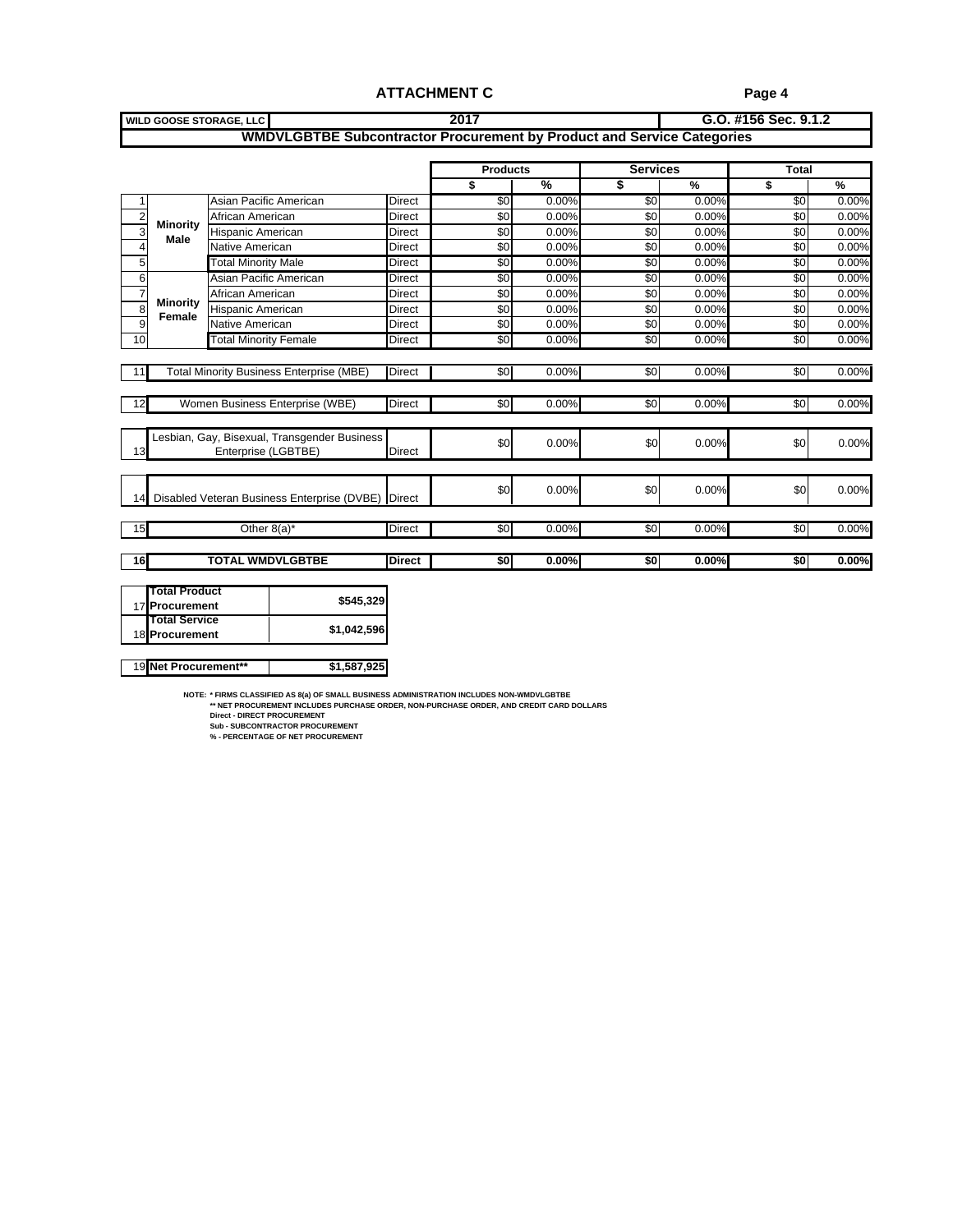|                                                        |                                                  | <b>ATTACHMENT C</b>                                                                     | Page 5                                                                                                                                                                                                                         |
|--------------------------------------------------------|--------------------------------------------------|-----------------------------------------------------------------------------------------|--------------------------------------------------------------------------------------------------------------------------------------------------------------------------------------------------------------------------------|
| <b>WILD GOOSE STORAGE, LLC</b>                         |                                                  | 2017                                                                                    | G. O. #156 Sec 9.1.2                                                                                                                                                                                                           |
|                                                        |                                                  | <b>WMDVLGBTBE Procurement by Standard Industrial Categories</b>                         |                                                                                                                                                                                                                                |
|                                                        |                                                  |                                                                                         | Lesbian, Gay,                                                                                                                                                                                                                  |
|                                                        |                                                  |                                                                                         | Bisexual,<br><b>Disabled</b>                                                                                                                                                                                                   |
|                                                        |                                                  |                                                                                         | Minority Women Transgender Veterans                                                                                                                                                                                            |
|                                                        |                                                  |                                                                                         | Business Business Business Business                                                                                                                                                                                            |
|                                                        |                                                  |                                                                                         | Asian Pacific American Affican American Hispanic American Native American Enterprise Enterprise Enterprise Enterprise Enterprise Enterprise Enterprise Enterprise Enterprise Enterprise Enterprise Enterprise Other 8(a)* VMID |
| <b>SIC Category</b>                                    |                                                  |                                                                                         |                                                                                                                                                                                                                                |
| Category 13 - Oil & Gas Extraction                     |                                                  |                                                                                         | \$139,73                                                                                                                                                                                                                       |
|                                                        |                                                  |                                                                                         |                                                                                                                                                                                                                                |
| Category 16 - Heavy Construction<br>Contractors        |                                                  |                                                                                         |                                                                                                                                                                                                                                |
| <b>Category 17 - Special Trade Contractors</b>         |                                                  |                                                                                         |                                                                                                                                                                                                                                |
|                                                        |                                                  |                                                                                         |                                                                                                                                                                                                                                |
| Category 26 - Paper and Allied Products                |                                                  |                                                                                         |                                                                                                                                                                                                                                |
|                                                        |                                                  |                                                                                         |                                                                                                                                                                                                                                |
| Category 28 - Chemicals and Allied Products            |                                                  |                                                                                         |                                                                                                                                                                                                                                |
| <b>Category 34 - Fabricated Metal Products</b>         |                                                  | \$0 \$0 \$0 \$0 \$0                                                                     |                                                                                                                                                                                                                                |
|                                                        |                                                  | $0.0\%$ $0.0\%$ $0.0\%$<br>$0.0\%$                                                      |                                                                                                                                                                                                                                |
| Category 35 - Industrial Machinery and<br>Eauipment    |                                                  |                                                                                         | 100.09                                                                                                                                                                                                                         |
| Category 36 - Electrical and Electronic                |                                                  |                                                                                         |                                                                                                                                                                                                                                |
| Equipment                                              |                                                  | $0.0\%$<br>$0.0\%$ $0.0\%$ $0.0\%$                                                      |                                                                                                                                                                                                                                |
| Category 38 - Instruments and Related<br>Products      |                                                  |                                                                                         | \$180,7                                                                                                                                                                                                                        |
|                                                        |                                                  |                                                                                         |                                                                                                                                                                                                                                |
| <b>Category 47 - Transportation Services</b>           |                                                  |                                                                                         |                                                                                                                                                                                                                                |
|                                                        |                                                  |                                                                                         |                                                                                                                                                                                                                                |
| <b>Category 48 - Communications</b>                    |                                                  |                                                                                         |                                                                                                                                                                                                                                |
| Category 49 - Electric, Gas and Sanitary<br>Services   |                                                  |                                                                                         |                                                                                                                                                                                                                                |
|                                                        |                                                  |                                                                                         |                                                                                                                                                                                                                                |
| Category 50 - Wholesale Trade - Durable                |                                                  |                                                                                         |                                                                                                                                                                                                                                |
| Category 51 - Wholesale Trade - Non-durable            |                                                  | $0.0\%$ $0.0\%$                                                                         |                                                                                                                                                                                                                                |
| Goods                                                  |                                                  |                                                                                         |                                                                                                                                                                                                                                |
| Category 56 - Apparel and Accessory Stores             |                                                  |                                                                                         |                                                                                                                                                                                                                                |
|                                                        |                                                  |                                                                                         | 100.09                                                                                                                                                                                                                         |
| Category 64 - Insurance Agents, Brokers and<br>Service |                                                  |                                                                                         |                                                                                                                                                                                                                                |
|                                                        |                                                  |                                                                                         |                                                                                                                                                                                                                                |
| <b>Category 73 - Business Services</b>                 |                                                  |                                                                                         |                                                                                                                                                                                                                                |
| Category 75 - Automotive Repair, Services              |                                                  |                                                                                         |                                                                                                                                                                                                                                |
| and Parking                                            |                                                  |                                                                                         |                                                                                                                                                                                                                                |
| Category 80 - Health Services                          |                                                  |                                                                                         |                                                                                                                                                                                                                                |
|                                                        |                                                  | $\frac{30}{2}$<br>$50 - 50$                                                             | \$5,93                                                                                                                                                                                                                         |
| <b>Category 82 - Educational Services</b>              |                                                  |                                                                                         |                                                                                                                                                                                                                                |
| Category 87 - Engineering and Management               |                                                  |                                                                                         |                                                                                                                                                                                                                                |
| Services                                               |                                                  |                                                                                         | 100.0% 100.0                                                                                                                                                                                                                   |
|                                                        |                                                  |                                                                                         |                                                                                                                                                                                                                                |
| <b>TOTAL</b>                                           |                                                  |                                                                                         | $\begin{array}{c cc} 80 & 8171,501 & 81,587,925 \\ \hline 0.0\% & 10.8\% & 100.0\% \end{array}$                                                                                                                                |
|                                                        |                                                  |                                                                                         |                                                                                                                                                                                                                                |
|                                                        |                                                  |                                                                                         |                                                                                                                                                                                                                                |
|                                                        | <b>Total Product Procurement</b>                 | $$545,329$<br>$$1,042,596$                                                              |                                                                                                                                                                                                                                |
|                                                        | <b>Total Service Procurement</b>                 |                                                                                         |                                                                                                                                                                                                                                |
|                                                        | Net Procurement***                               | \$1,587,925                                                                             |                                                                                                                                                                                                                                |
|                                                        |                                                  |                                                                                         |                                                                                                                                                                                                                                |
|                                                        | NOTE:*FIRMS WITH MULIT MINORITY OWNERSHIP STATUS |                                                                                         |                                                                                                                                                                                                                                |
|                                                        |                                                  | ** FIRMS CLASSIFIED AS 8(a) OF SMALL BUSINESS ADMINISTRATION INCLUDES NON-WMDVLGBTBE    |                                                                                                                                                                                                                                |
|                                                        |                                                  | ***NET PROCUREMENT INCLUDES PURCHASE ORDER, NON-PURCHASE ORDER, AND CREDIT CARD DOLLARS |                                                                                                                                                                                                                                |
|                                                        | % - PERCENTAGE OF TOTAL DOLLARS                  | TOTAL DOLLARS - TOTAL PROCUREMENT DOLLAR AMOUNT IN THE SPECIFIC SIC CATEGORY            |                                                                                                                                                                                                                                |

| Total Product Procurement<br>Total Service Procurement | \$545,329   |  |
|--------------------------------------------------------|-------------|--|
|                                                        | \$1,042,596 |  |
|                                                        |             |  |
| Net Procurement***                                     | \$1,587,925 |  |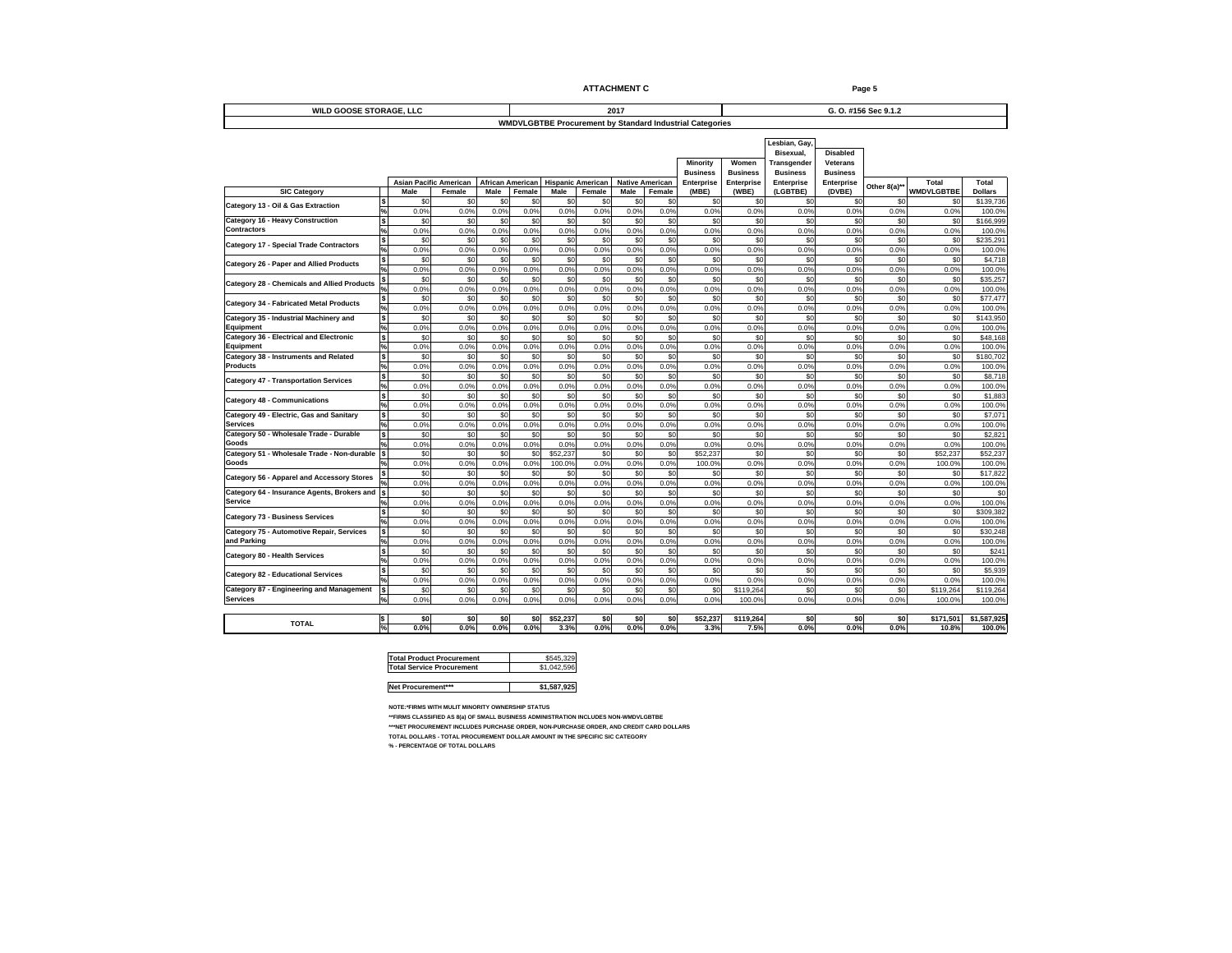# **2017 WILD GOOSE STORAGE, LLC G. O. #156 Sec 9.1.2 (D.11-05-019 & D.06-11-028)**

### **Number of WMDVLGBTBE Suppliers and Revenue Reported to the Clearinghouse**

|                    |            |     |                                |             | Data on Number of Supplier |     |                              |      |                |             |
|--------------------|------------|-----|--------------------------------|-------------|----------------------------|-----|------------------------------|------|----------------|-------------|
|                    |            |     | <b>Revenue Reported to CHS</b> |             |                            |     | Utility-Specific 2017 Summar |      |                |             |
| # WMDVLGBTBEs      | <b>MBE</b> | WBL |                                | Other 8(a)* | <b>Grand To</b>            | WBE | LUDI                         | DVBE | Other 8(a) $*$ | Grand Total |
| Under \$1 million  |            |     |                                |             |                            |     |                              |      |                |             |
| Under \$5 million  |            |     |                                |             |                            |     |                              |      |                |             |
| Under \$10 million |            |     |                                |             |                            |     |                              |      |                |             |
| Above \$10 million |            |     |                                |             |                            |     |                              |      |                |             |
| TOTAL              |            |     |                                |             |                            |     |                              |      |                |             |

|                          |            |          |                                |         |            | Revenue and Payment Data |             |     |                                      |             |             |             |
|--------------------------|------------|----------|--------------------------------|---------|------------|--------------------------|-------------|-----|--------------------------------------|-------------|-------------|-------------|
|                          |            |          | <b>Revenue Reported to CHS</b> |         |            |                          |             |     | <b>Utility-Specific 2017 Summary</b> |             |             |             |
| ______<br>WMDVLGBTBE \$M | <b>MBE</b> | WBE      |                                |         | Other 8(a) | <b>Grand Tota</b>        |             | WBE | <b>LGBTB</b>                         | <b>DVBE</b> | Other 8(a)* | Grand Total |
| Under \$1 million        |            |          |                                |         |            |                          |             |     |                                      |             |             |             |
| Under \$5 million        |            |          |                                |         |            |                          |             |     |                                      |             |             |             |
| Under \$10 million       |            |          |                                |         |            |                          |             |     |                                      |             |             |             |
| Above \$10 million       | \$22.842   | \$38.73. |                                |         |            |                          | . አበ በნግ    |     |                                      |             |             |             |
| TOTAL                    | \$22.842   | \$38.733 | 50000                          | \$0.000 | \$0.000    |                          | <b>SULL</b> |     |                                      | 80 O O O    | \$0.000     |             |

**NOTE: \* FIRMS CLASSIFIED AS 8(a) OF SMALL BUSINESS ADMINISTRATION INCLUDES NON-WMDVLGBTBE CHS: SUPPLIER CLEARINGHOUSE**

Revenue shown above was reported by WMDVLGBTBE's to the Supplier Clearinghouse.

"Utililty - Specific 2017 Summary" are the number of WMDVLGBTBE suppliers, and amount that was spent by Wild Goose on them in 2017.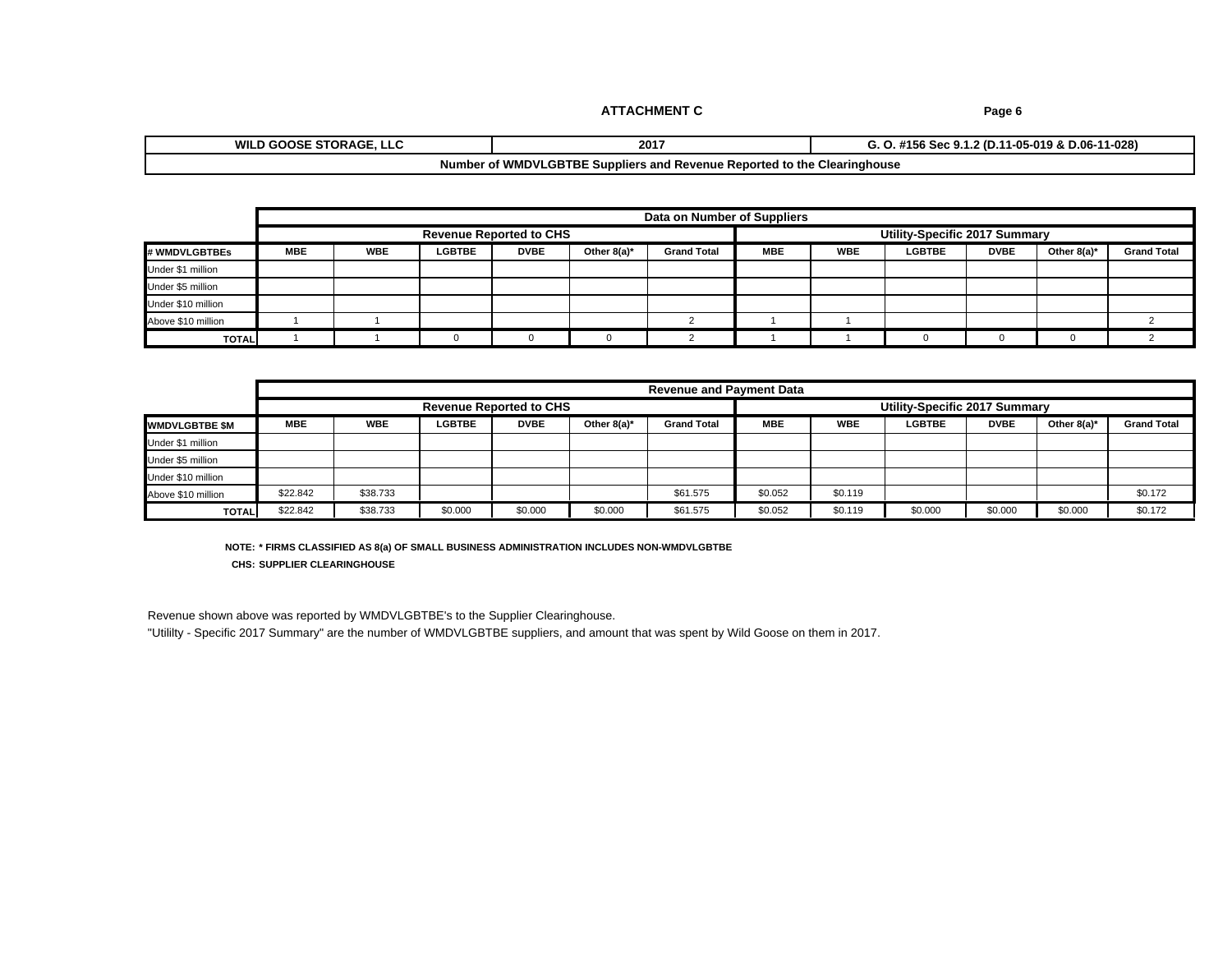**2017 G.O. #156 Sec. 9.1.2 WILD GOOSE STORAGE, LLC Description of WMDVLGBTBEs with CA Majority Workforce**

One of the WMDVLGBTBE's that Wild Goose utilizes is a vendor that provides a specific product, and thus very few personnel from this company are directly involved with Wild Goose during the purchasing process. The second WMDVLGBTBE is an engineering company that employees 240 full time staff, and provides a service to Wild Goose with just a few of their personnel. It's believed that a majority of the workforce from these two WMDVLGBTBE's are working within California.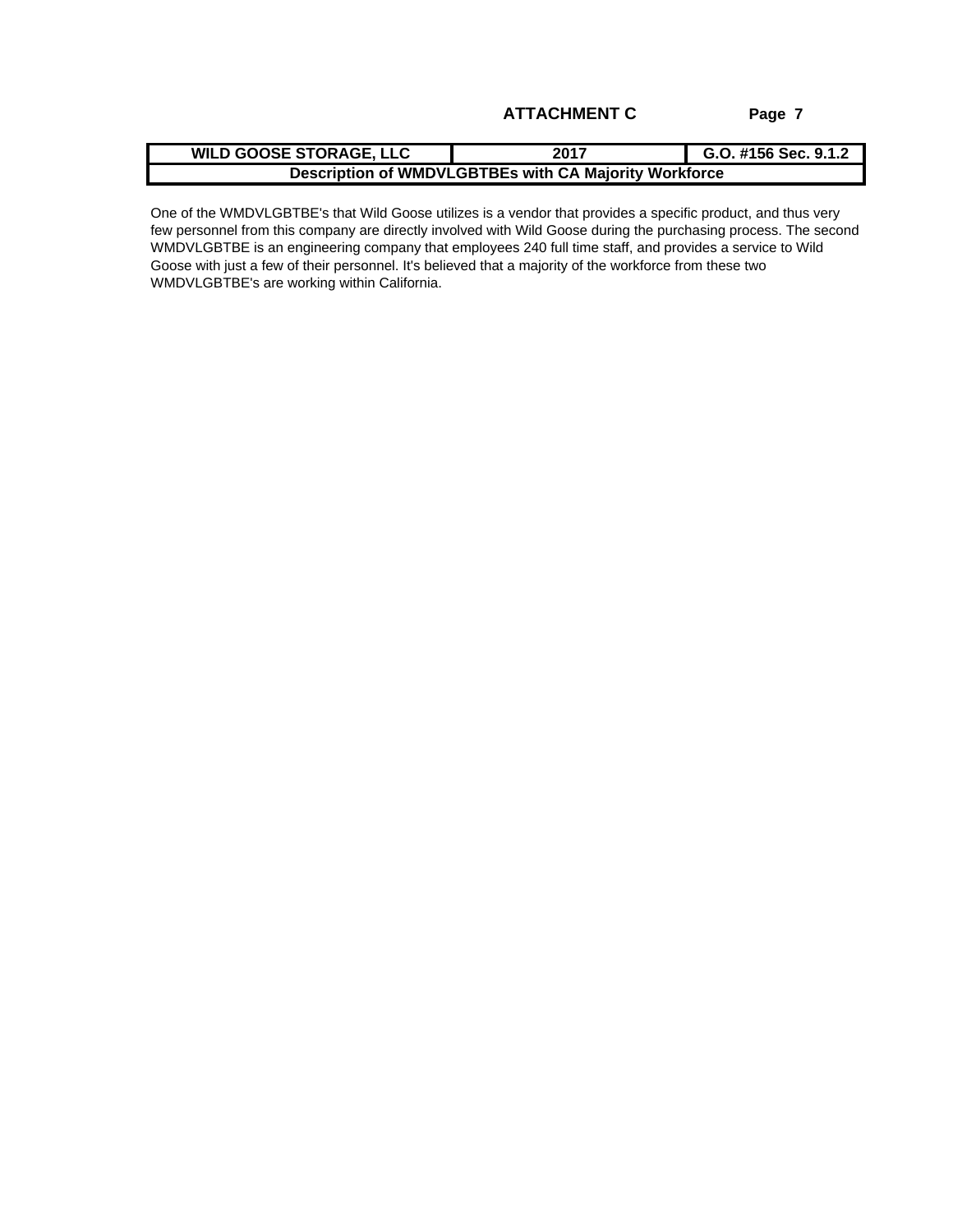|             | Expense Category          | Year (Actual) |
|-------------|---------------------------|---------------|
| Wages       |                           | \$12,400      |
|             | Other Employee Expenses   | \$300         |
|             | Program Expenses          |               |
|             | <b>Reporting Expenses</b> |               |
| Training    |                           |               |
| Consultants |                           |               |
| Other       |                           |               |
|             | <b>TOTAL</b>              | \$12,700      |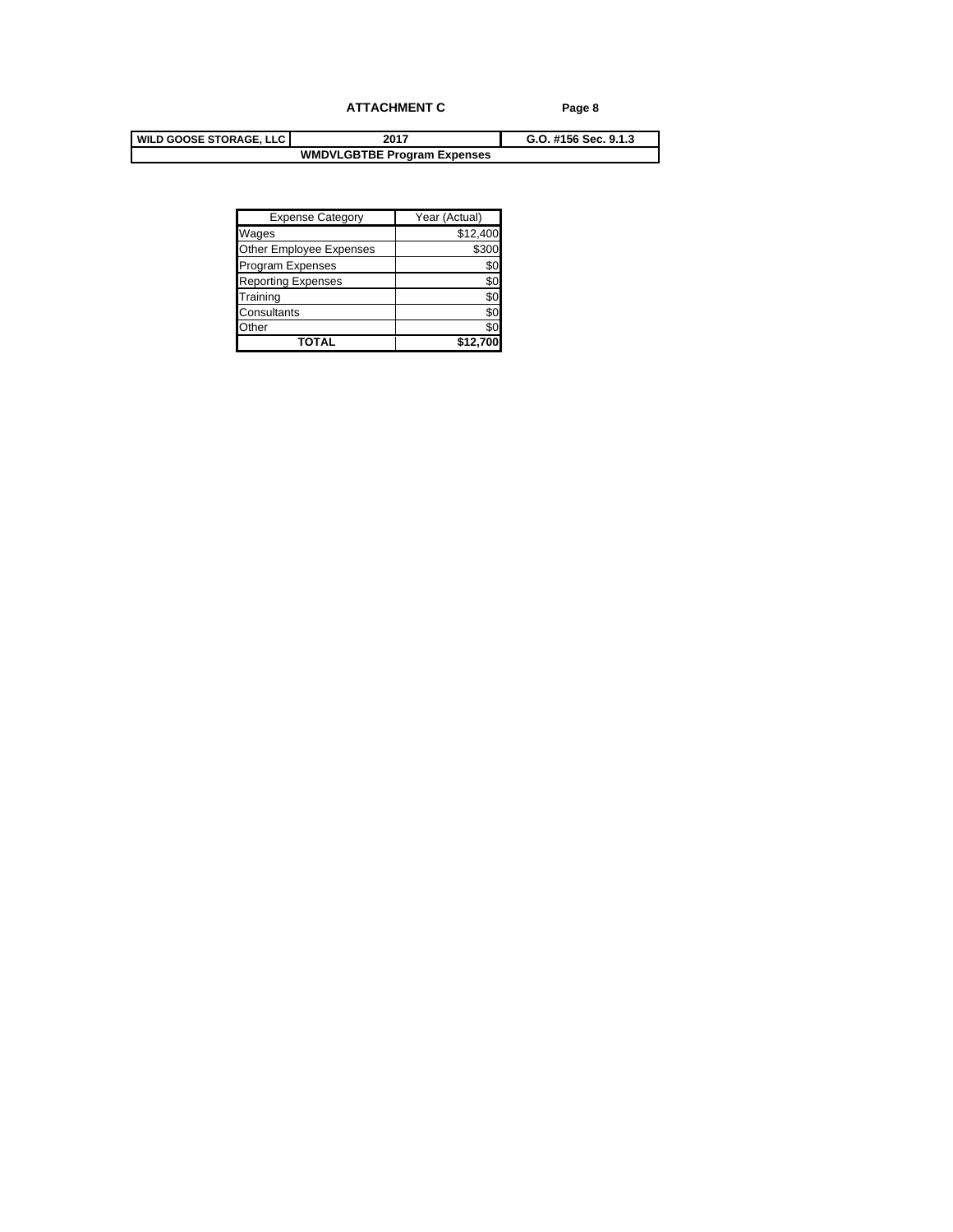| <b>ATTACHMENT C</b> |  |
|---------------------|--|
|---------------------|--|

|--|--|

Overall, Wild Goose is pleased with the results for 2017. Wild Goose exceeded their overall target by 14%, by achieving total WMDVLGBTBE spend of 10.8%, versus the target of 9.5%. This is also an increase over last year's G.O. 156 spend % which was 10.5%. The reason for lower than expected spend in the Minority Men category is that Wild Goose operated their compressor units less than normal (due to less demand for gas storage use by customers in 2017), which in turn had a direct impact on amount of lube oil purchased. Ramos Oil is the supplier for Wild Goose's lube oil products, and is the only source of MBE spend. **ATTACHMENT C**<br> **ATTACHMENT C**<br> **Page 9**<br> **ATTACHMENT C**<br> **Description of Progress in Meeting or Exceeding Set Goals**<br> **Cornall, Wild Goose is pleased with the results for 2017. Wild Goose exceeded their overall target by** 

It was mentioned in last year's report that great efforts had been made in 2016 to retain / secure Ramos as Wild Goose's lube oil supplier. Their product line had recently changed, which was cause for concern. Many hours had been spent by the Engineering and Operations group to assess the new product being offered to ensure it would be compatible within the process. Ramos is still a very important component of Wild Goose's G.O. 156 spend, making up 30% of the total.

Also, two representatives from Lodi Gas Storage (who shares same parent company as Wild Goose) attended the CPUC/Joint Utilities Business Expo on May 3 in Los Angeles. A booth was setup that introduced prospective WMDVLGBTBE's to both Lodi and Wild Goose with the intent of setting up future purchasing contract.

Wild Goose is expecting a slight increase in MBE spending in 2018, but a drop in WBE when comparing to the CY2017 actual spend values. Overall we still expect to meet the 10.0% target setup for CY2018.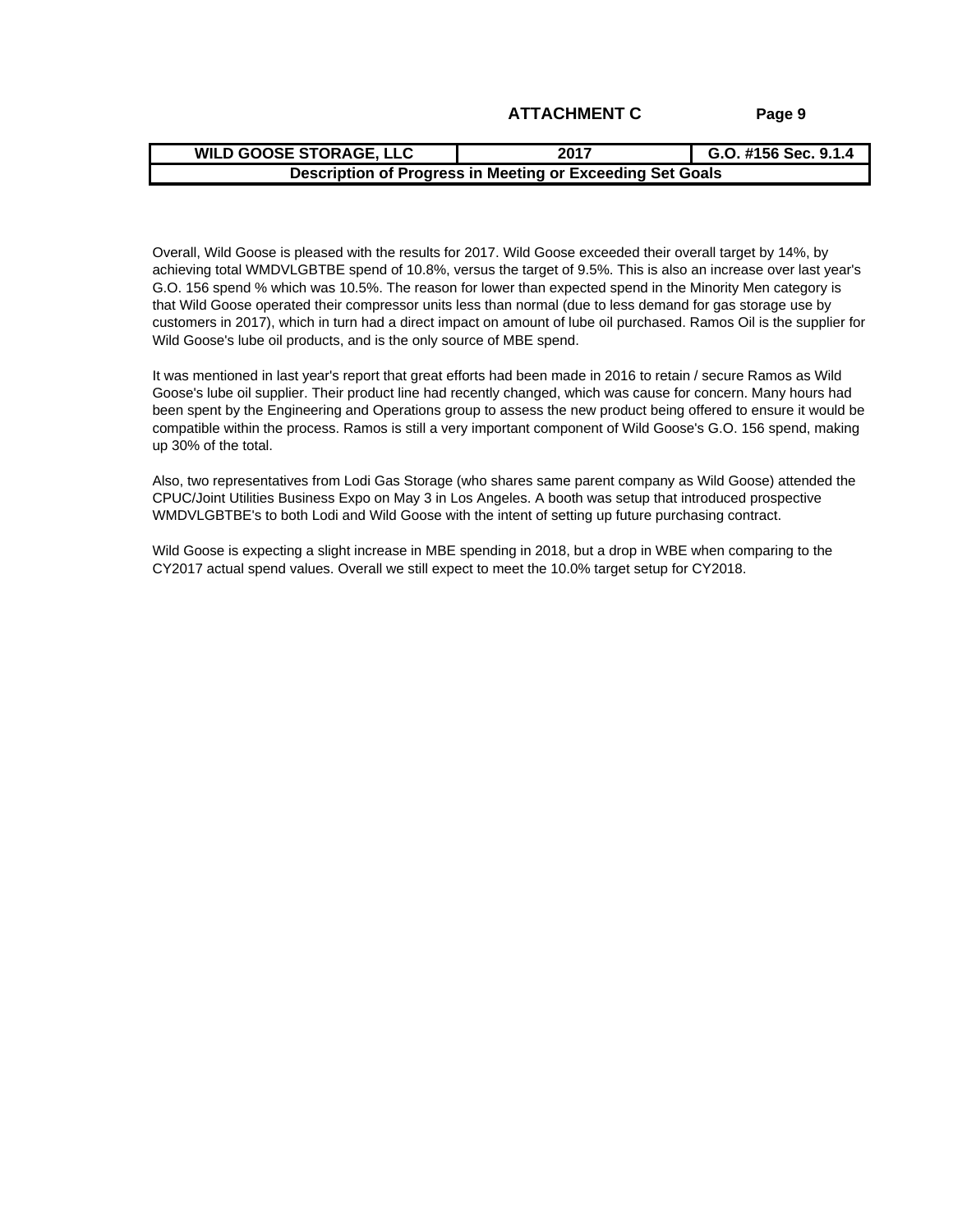**WILD GOOSE STORAGE, LLC**

**G.O. #156 Sec. 9.1.4 2017**

### **WMDVLGBTBE Results and Goals**

| <b>Category</b>                                                                                                                               | 2017 Results | 2017 Goals |
|-----------------------------------------------------------------------------------------------------------------------------------------------|--------------|------------|
| <b>Minority Men</b>                                                                                                                           | 3.29%        | 4.50%      |
|                                                                                                                                               |              |            |
| <b>Minority Women</b><br><b>Minority Business Enterprise</b>                                                                                  | 0.00%        | 0.00%      |
| (MBE)                                                                                                                                         | 3.29%        | 4.50%      |
| <b>Women Business Enterprise</b>                                                                                                              |              |            |
|                                                                                                                                               | 7.51%        | 5.00%      |
| (WBE)<br>Lesbian, Gay, Bisexual,                                                                                                              |              |            |
| <b>Transgender Business Enterprise</b>                                                                                                        |              |            |
| (LGBTBE)<br>Disabled Veteran Business                                                                                                         | 0.00%        | 0.00%      |
| (DVBE)                                                                                                                                        | 0.00%        | 0.00%      |
|                                                                                                                                               |              |            |
| <b>TOTAL WMDVLGBTBE</b>                                                                                                                       | 10.80%       | 9.50%      |
|                                                                                                                                               |              |            |
| Overall, Wild Goose is pleased with the results for 2017. Wild Goose exceeded                                                                 |              |            |
| their overall target by 14%, by achieving total WMDVLGBTBE spend of 10.8%,                                                                    |              |            |
| versus the target of 9.5%. This is also an increase over last year's G.O. 156                                                                 |              |            |
| spend % which was 10.5%. The reason for lower than expected spend in the                                                                      |              |            |
| Minority Men category is that Wild Goose operated their compressor units less                                                                 |              |            |
| than normal (due to less demand for gas storage use by customers in 2017),                                                                    |              |            |
| which in turn had a direct impact on amount of lube oil purchased. Ramos Oil is                                                               |              |            |
| the supplier for Wild Goose's lube oil products, and is the only source of MBE                                                                |              |            |
| spend.                                                                                                                                        |              |            |
| It was mentioned in last year's report that great efforts had been made in 2016                                                               |              |            |
| to maintain / secure Ramos as Wild Goose's lube oil supplier. Their product line                                                              |              |            |
| had recently changed, which was cause for concern. Many hours had been                                                                        |              |            |
| spent by the Engineering and Operations group to assess the new product                                                                       |              |            |
| being offered to ensure it would be compatible within the process. Ramos is still                                                             |              |            |
| a very important component of Wild Goose's G.O. 156 spend, making up 30%                                                                      |              |            |
| of the total.                                                                                                                                 |              |            |
|                                                                                                                                               |              |            |
| Also, two representatives from Lodi Gas Storage (who shares same parent                                                                       |              |            |
| company as Wild Goose) attended the CPUC/Joint Utilities Business Expo on                                                                     |              |            |
| May 3 in Los Angeles. A booth was setup that introduced prospective<br>WMDVLGBTBE's to both Lodi and Wild Goose with the intent of setting up |              |            |
| future purchasing contract.                                                                                                                   |              |            |
|                                                                                                                                               |              |            |
| Wild Goose is expecting a slight increase in MBE spending in 2018, but a drop                                                                 |              |            |
| in WBE when comparing to the CY2017 actual spend values. Overall we still                                                                     |              |            |
| expect to meet the 10.0% target setup for CY2018.                                                                                             |              |            |
|                                                                                                                                               |              |            |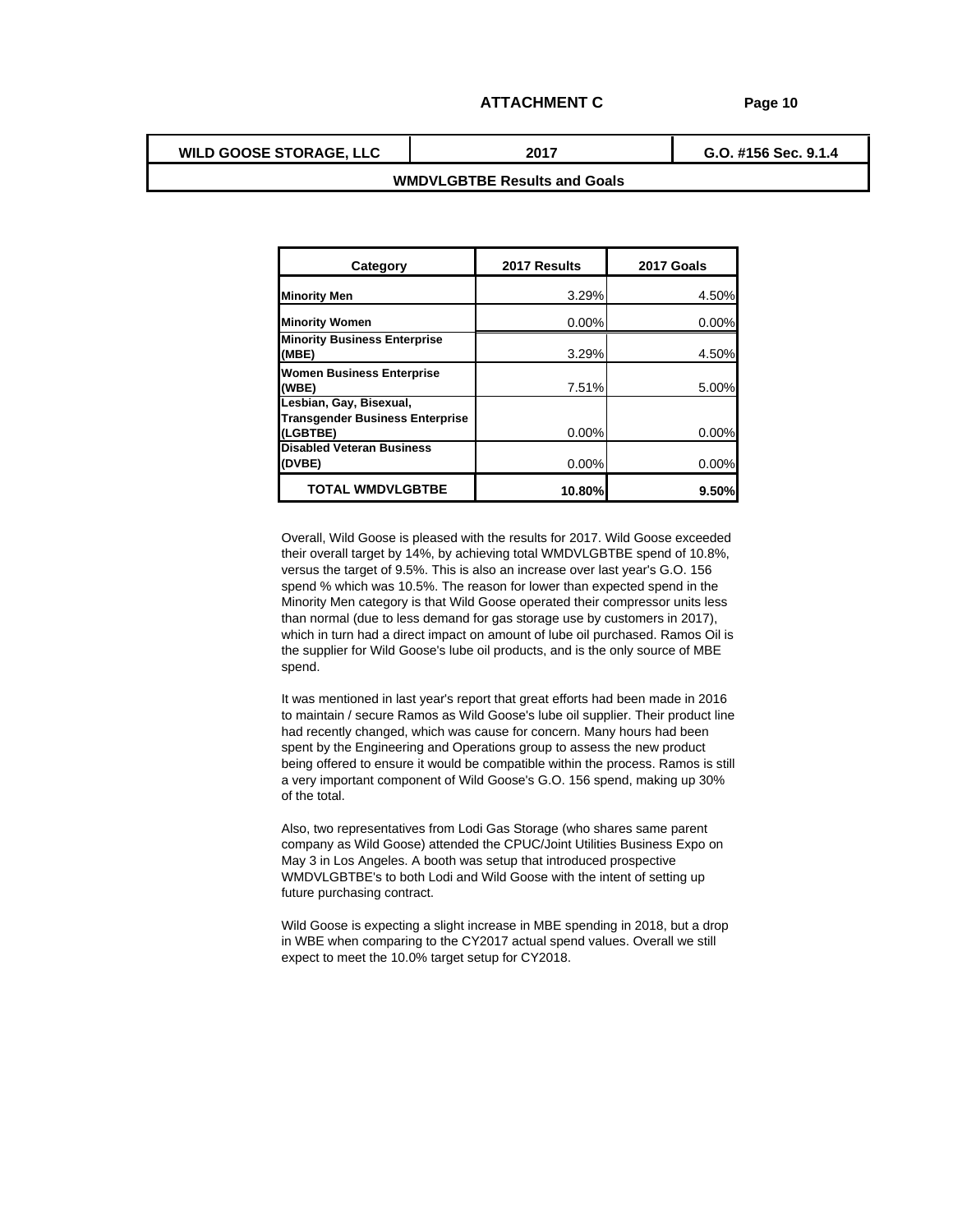There were no subcontractors utilized by the prime contractor at Wild Goose during 2017.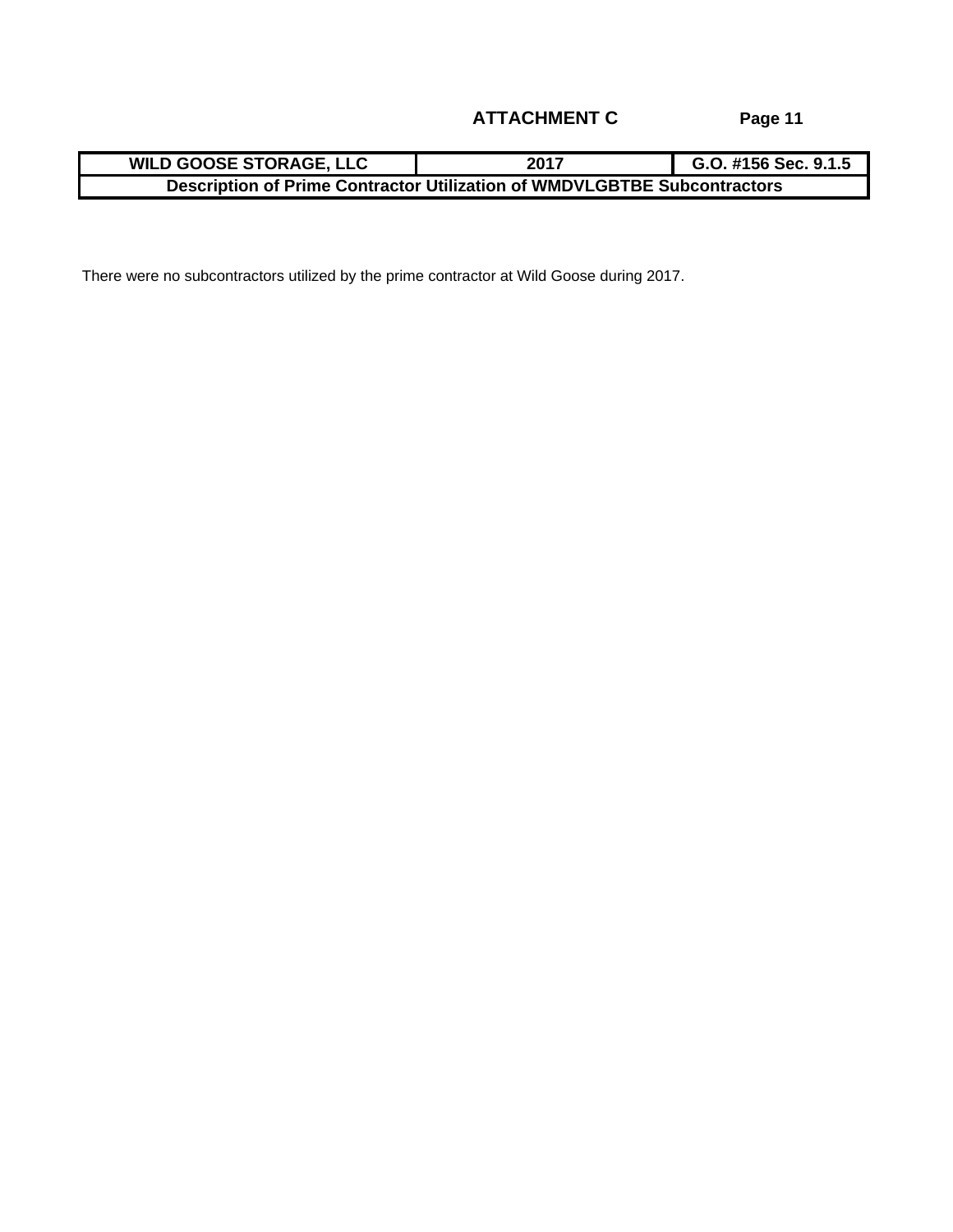**ATTACHMENT C**

**Page 12**

| <b>WILD GOOSE STORAGE, LLC</b> |                                                                      | G.O. #156 Sec. 9.1.5 |
|--------------------------------|----------------------------------------------------------------------|----------------------|
|                                | Summary of Prime Contractor Utilization of WMDVLGBTBE Subcontractors |                      |

|                          | <b>Minority</b><br><b>Male</b> | <b>Minority</b><br>Female | <b>Minority</b><br><b>Business</b><br><b>Enterprise</b><br>$\sqrt{AB}$<br>(IVIDE) | Women<br><b>Business</b><br><b>Enterprise</b><br>(WBE) | Lesbian, Gay,<br><b>Bisexual</b><br><b>Transgender</b><br><b>Business</b><br>Enterprise<br>(LGBTBE) | <b>Disabled</b><br><b>Veterans</b><br><b>Business</b><br>Enterprise<br>(DVBE) | Other 8(a)* | <b>TOTAL</b><br><b>WMDVLGBTBE</b> |  |
|--------------------------|--------------------------------|---------------------------|-----------------------------------------------------------------------------------|--------------------------------------------------------|-----------------------------------------------------------------------------------------------------|-------------------------------------------------------------------------------|-------------|-----------------------------------|--|
| Direct \$                |                                |                           |                                                                                   |                                                        |                                                                                                     |                                                                               |             |                                   |  |
| <b>Subcontracting \$</b> |                                |                           |                                                                                   |                                                        |                                                                                                     |                                                                               |             |                                   |  |
| Total \$                 |                                |                           |                                                                                   |                                                        | $\sim$                                                                                              |                                                                               | ⊕rol        |                                   |  |

| Direct % 10.00% 10.00% 10.00% 0.00% 0.00% 0.00% 0.00% 0.00% 0.00% 0.00% 0.00% 0.00% 0.00% 0.00% 0.00% 0.00% 0.00% 0.00% 0.00% 0.00% 0.00% 0.00% 0.00% 0.00% 0.00% 0.00% 0.00% 0.00% 0.00% 0.00% 0.00% 0.00% 0.00% 0.00% 0.00% |  |  |  |  |  |
|-------------------------------------------------------------------------------------------------------------------------------------------------------------------------------------------------------------------------------|--|--|--|--|--|
| Subcontracting % 0.00% 0.00% 0.00% 0.00% 0.00% 0.00% 0.00% 0.00% 0.00% 0.00% 0.00%                                                                                                                                            |  |  |  |  |  |
|                                                                                                                                                                                                                               |  |  |  |  |  |

**NOTE: \*FIRMS CLASSIFIED AS 8(a) OF SMALL BUSINESS ADMINISTRATION INCLUDES NON-WMDVLGBTBE**

**\*\*NET PROCUREMENT INCLUDES PURCHASE ORDER, NON-PURCHASE ORDER, AND CREDIT CARD DOLLARS**

**% - PERCENTAGE OF NET PROCUREMENT**

**Direct - DIRECT PROCUREMENT**

**Sub - SUBCONTRACTOR PROCUREMENT**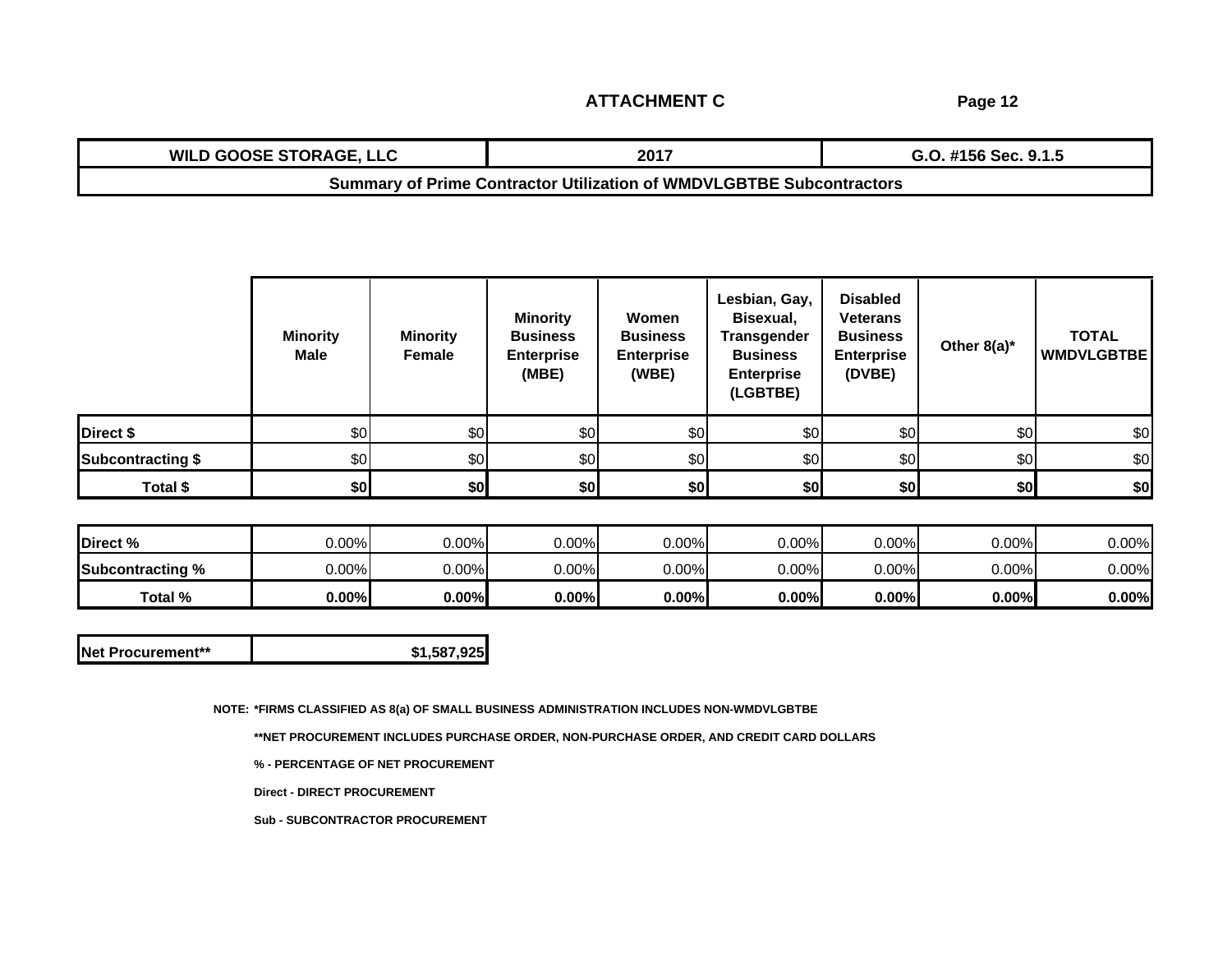| <b>WILD GOOSE STORAGE, LLC</b>   |                                                                | G.O. #156 Seq<br>п.<br>$\sim$ 0.0<br>— J.J.I.U |
|----------------------------------|----------------------------------------------------------------|------------------------------------------------|
| <b>WMDVLGBTBE</b><br>⊖ List of ⊺ | <b>omplaints Received and Current Status</b><br>r.<br>= Солпил |                                                |

Wild Goose received no complaints with respect to Supplier Diversity during the 2017 calendar year.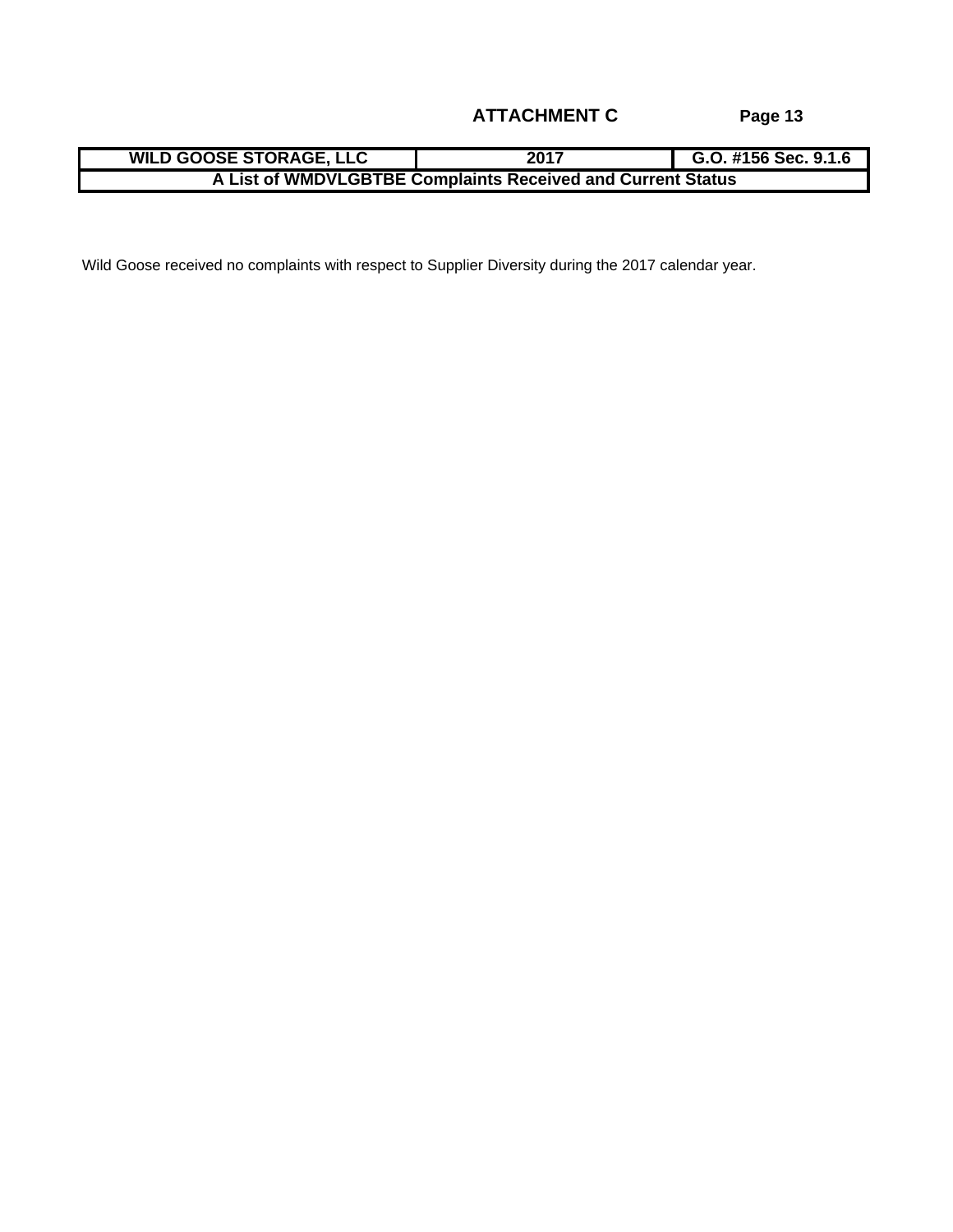| <b>ULD GOOSE STORAGE, LLC</b>                   | 2017                                                      | G.O. #156 Sec. 9.1.                          |
|-------------------------------------------------|-----------------------------------------------------------|----------------------------------------------|
| - - - - - -<br>்^^ of Ffforts மட<br>JU OI EIIO' | s to Recruit WMDVLGBTBE Sur<br>. DE JUDUIE.<br>LUW UUIII' | uppliere in Lew Hilization Categories<br>. . |

Wild Goose recognizes that there are a number of procurement categories where utilization of Supplier Diversity vendors has been historically low. An effort was made to reach out to new WMDVLGBTBE's by being an active participant (shared booth with Lodi Gas Storage) at both the Small Business Enterprise Expo on Oct 4/16 in Fresno, and the Business Enterprise Expo on May 3/17 in Los Angeles. Wild Goose will continue to pursue programs such as this to help improve WMDVLGBTBE awareness, and ultimately Supplier Diversity spend.

Wild Goose plans to work closer with Lodi Gas Storage this year to potentially utilize some of the Supplier Diverse companies they contract to, and together find new ones. It's an advantage that both Wild Goose and Lodi operate the same type business, thus have similar contractor / supplier needs.

As Wild Goose's program implementation progresses, we will continue to use best efforts to identify vendors in these lowuse areas and include them in our procurement plan.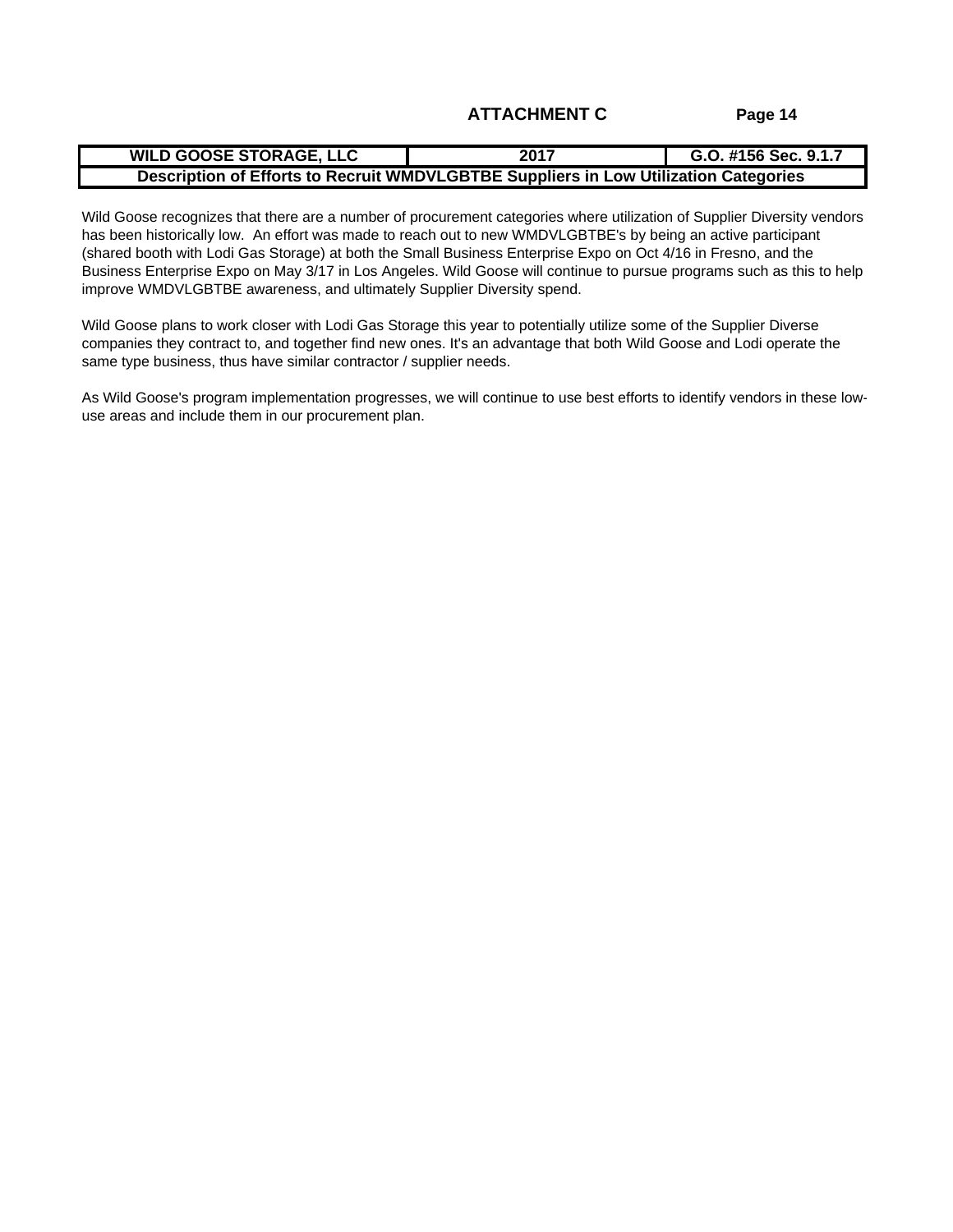| <b>WILD GOOT</b><br><b>DSE STORAGE. LLC</b>                                                                                                | <b>*156 Sec. 9.1.1</b><br>2017<br>$\sim$ $\sim$ $\sim$ $\sim$ $\sim$ $\sim$ $\sim$<br>G.U. |
|--------------------------------------------------------------------------------------------------------------------------------------------|--------------------------------------------------------------------------------------------|
| and the contract of the contract of the contract of the contract of the contract of the contract of the contract of<br><b>WMDVLGBTBE F</b> | <sup>न</sup> Fuel Procurement                                                              |

Wild Goose utilizes natural gas as their fuel to run various pieces of equipment. This natural gas is removed / metered from the main sales stream that either comes from, or goes onto PG&E's transmission system. This fuel usage is charged back to customers who utilize Wild Goose for gas storage. Thus, fuel procurement is not applicable to the Supplier Diversity Program.

Fuel procurement reported separately should include:

1) Purchases by:

- a) Market origin and fuel type;
- b) Volume and dollar magnitude;
- c) Term of Sale (e.g. spot, intermediate, long term); and
- d) Ethnicity and gender of the supplier.

2) Narrative:

a) Explaining how existing and/or changing market conditions are affecting the utility's ability to meet or exceed its WMDVLGBTBE goals for fuel;

b) Describing the specific out-reach programs used to seek WMDVLGBTBE fuel suppliers in each market in which

fuel is purchased; and

c) Justifying any exclusion of a specific fuel category from the utility's fuel procurement base.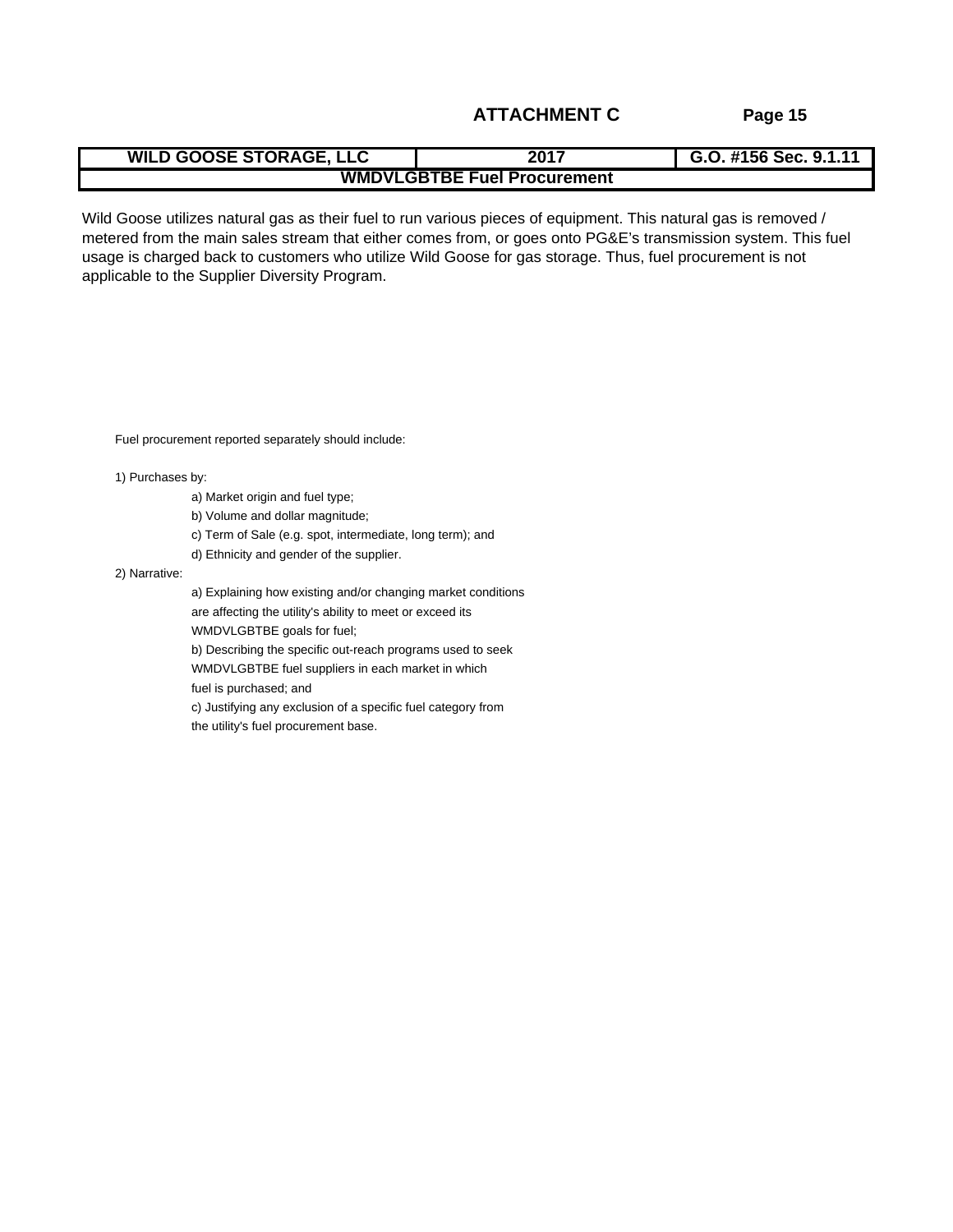**2017 G.O. #156 Sec. 10.1.1 WILD GOOSE STORAGE, LLC**

### **WMDVLGBTBE Annual SHORT, MID, AND LONG-TERM Goals by Product and Service Category**

|                         |                                                                                                             | Short-Term [2018 - 2020]              |                                               |                                                                                                          | Mid-Term [2021-2023]                         |            |                             |                      | Long-Term [2024 +]                                                                                                                                                                             |           |  |
|-------------------------|-------------------------------------------------------------------------------------------------------------|---------------------------------------|-----------------------------------------------|----------------------------------------------------------------------------------------------------------|----------------------------------------------|------------|-----------------------------|----------------------|------------------------------------------------------------------------------------------------------------------------------------------------------------------------------------------------|-----------|--|
|                         | <b>Minority</b> Women<br>  Business   Business   Transgender   Business  <br><b>Enterprise   Enterprise</b> | Lesbian, Gay, Disabled<br>Business    | Bisexual, Veterans<br>Enterprise   WMDVLGBTBE | <b>Minority Women</b><br>Business Business Transgender Business<br><b>Enterprise Enterprise Business</b> | Lesbian, Gay, Disabled<br>Bisexual, Veterans | Enterprise |                             |                      | Lesbian, Gay, Disabled<br>Minority Women Bisexual, Veterans<br>Business Business Transgender Business<br>Enterprise Enterprise Business Enterprise WMDVLGBTBE<br>(MBE) (WBE) Enterprise (DVBE) |           |  |
|                         | (MBE)   (WBE)                                                                                               | Enterprise<br>(LGBTBE)                | (DVBE)                                        | (MBE) (WBE) Enterprise (MBE)                                                                             |                                              | (DVBE)     |                             |                      | (LGBTBE)                                                                                                                                                                                       |           |  |
| Products                |                                                                                                             |                                       |                                               |                                                                                                          |                                              |            | 500                         |                      | 0.000                                                                                                                                                                                          |           |  |
| Category 51 3.5         |                                                                                                             |                                       |                                               |                                                                                                          |                                              |            |                             |                      | 0.000                                                                                                                                                                                          |           |  |
| Category 2              |                                                                                                             |                                       |                                               |                                                                                                          |                                              |            |                             |                      |                                                                                                                                                                                                |           |  |
| Category 3              |                                                                                                             |                                       |                                               |                                                                                                          |                                              |            |                             |                      |                                                                                                                                                                                                |           |  |
| $\text{Category 4}$ 0.  |                                                                                                             |                                       |                                               |                                                                                                          |                                              |            |                             |                      |                                                                                                                                                                                                |           |  |
| "ategory 5              |                                                                                                             |                                       |                                               |                                                                                                          |                                              |            |                             |                      |                                                                                                                                                                                                |           |  |
| Category 6              |                                                                                                             |                                       |                                               |                                                                                                          |                                              |            |                             |                      |                                                                                                                                                                                                |           |  |
|                         |                                                                                                             |                                       |                                               |                                                                                                          |                                              |            |                             |                      |                                                                                                                                                                                                |           |  |
| Pategory 8 0.6          |                                                                                                             |                                       |                                               |                                                                                                          |                                              |            |                             |                      |                                                                                                                                                                                                |           |  |
| Category 9 0.00%        |                                                                                                             |                                       |                                               |                                                                                                          |                                              |            |                             |                      |                                                                                                                                                                                                |           |  |
|                         |                                                                                                             |                                       |                                               |                                                                                                          |                                              |            | $\sim$ $\sim$ $\sim$ $\sim$ | $\sim$ $\sim$ $\sim$ |                                                                                                                                                                                                |           |  |
| Example of the Subtotal |                                                                                                             | and the control of the control of the |                                               |                                                                                                          |                                              |            |                             |                      | 0.000                                                                                                                                                                                          | _________ |  |

|                                                                                                      | the contract of the contract of the contract of |                                                          |                         |                 |                                                          |                                     |                   |                       |                          |                                              |                                                                                                                                |
|------------------------------------------------------------------------------------------------------|-------------------------------------------------|----------------------------------------------------------|-------------------------|-----------------|----------------------------------------------------------|-------------------------------------|-------------------|-----------------------|--------------------------|----------------------------------------------|--------------------------------------------------------------------------------------------------------------------------------|
|                                                                                                      |                                                 |                                                          |                         |                 |                                                          |                                     |                   |                       |                          |                                              |                                                                                                                                |
|                                                                                                      |                                                 | Lesbian, Gay,   Disabled<br>Bisexual, Veterans           |                         |                 |                                                          | Lesbian, Gay, Disabled<br>Bisexual, |                   |                       |                          | Lesbian, Gay, Disabled<br>Bisexual, Veterans |                                                                                                                                |
|                                                                                                      | Minority<br>Women<br><b>Business</b>            | <b>Business Transgender</b>                              | Business                | <b>Business</b> | Minority Women<br><b>Business</b>                        | Transgender Business                | <b>Veterans</b>   | <b>Minority Women</b> |                          |                                              |                                                                                                                                |
|                                                                                                      |                                                 |                                                          | Enterprise   WMDVLGBTBE |                 |                                                          |                                     | <b>Enterprise</b> |                       |                          |                                              |                                                                                                                                |
|                                                                                                      |                                                 | Enterprise Enterprise Business<br>(MBE) (WBE) Enterprise | (DVBE)                  |                 | Enterprise Enterprise Business<br>(MBE) (WBE) Enterprise |                                     | (DVBE)            |                       |                          |                                              | Business Business Transgender Business<br>Enterprise Enterprise Business Enterprise WMDVLGBTBE<br>(MBE) (WBE) (LGBTBE) (LOVBE) |
|                                                                                                      |                                                 | (LGBTBE                                                  |                         |                 |                                                          | (LGBTBE)                            |                   |                       |                          |                                              |                                                                                                                                |
| Services                                                                                             |                                                 |                                                          |                         |                 |                                                          |                                     |                   |                       |                          |                                              |                                                                                                                                |
| $2 \times 87$ 0.                                                                                     |                                                 |                                                          |                         |                 |                                                          |                                     |                   |                       |                          |                                              |                                                                                                                                |
| Category 2 0.00% 0.00%                                                                               |                                                 |                                                          |                         |                 |                                                          |                                     |                   |                       |                          |                                              |                                                                                                                                |
| Category 3 $\begin{array}{ c c c c c } \hline \text{Categorical} & \text{0.00\%} \hline \end{array}$ |                                                 | $\sim$ $\sim$ $\sim$                                     |                         |                 |                                                          |                                     |                   |                       |                          |                                              |                                                                                                                                |
|                                                                                                      |                                                 | 0.0070                                                   |                         |                 |                                                          |                                     |                   |                       |                          | $0.0070$ $0.007$                             |                                                                                                                                |
| $2 \times 4$ 0.00                                                                                    |                                                 |                                                          |                         |                 |                                                          |                                     |                   |                       |                          |                                              |                                                                                                                                |
|                                                                                                      |                                                 |                                                          |                         |                 |                                                          |                                     |                   |                       |                          |                                              | $\overline{\phantom{a}}$                                                                                                       |
| Category 6 0.00%                                                                                     |                                                 |                                                          |                         |                 |                                                          |                                     |                   |                       | $\overline{\phantom{a}}$ |                                              | $\overline{\phantom{a}}$                                                                                                       |
| Category 7                                                                                           |                                                 |                                                          |                         |                 |                                                          |                                     |                   |                       |                          |                                              |                                                                                                                                |
| Category 8 0.6                                                                                       |                                                 |                                                          |                         |                 |                                                          |                                     |                   |                       |                          |                                              |                                                                                                                                |
| $\frac{1}{2}$ ategory 9 0.                                                                           |                                                 |                                                          |                         |                 |                                                          |                                     |                   |                       |                          |                                              |                                                                                                                                |
| Category 10 0.                                                                                       |                                                 |                                                          |                         |                 |                                                          |                                     |                   |                       |                          |                                              |                                                                                                                                |
| Subtotal 0.00%                                                                                       |                                                 |                                                          |                         |                 |                                                          | 0.00                                |                   |                       |                          |                                              |                                                                                                                                |
|                                                                                                      |                                                 |                                                          |                         |                 |                                                          |                                     |                   |                       |                          |                                              |                                                                                                                                |
| <b>TOTAL</b> 3.50%                                                                                   |                                                 | 6.50%<br>0.00%                                           | 0 00%                   | 10.00%          |                                                          |                                     |                   |                       | 8.00%                    |                                              | 13.00                                                                                                                          |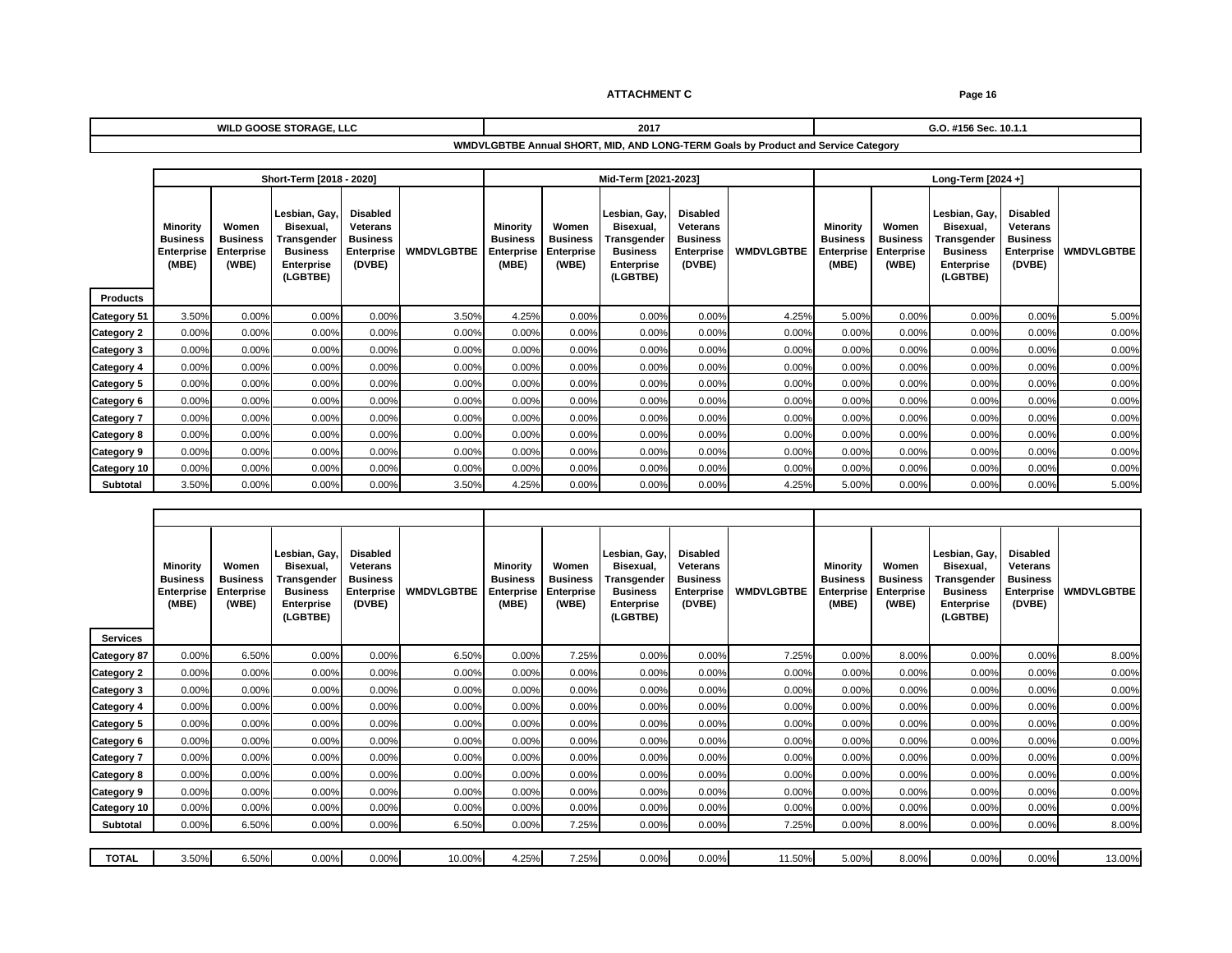#### **G.O. #156 Sec. 10.1.2 2017 WILD GOOSE STORAGE, LLC Description of WMDVLGBTBE Planned Program Activities for the Next Calendar Year**

#### **Internal program activities**

Wild Goose operates one gas storage facility in Northern California; with the main part of the process located in Butte County. The total amount that's spent on products / services (\$1.588 MM net procurement) decreased over the past year in an effort to reduce overall facility operating costs. This was done as a way to offset low commodity pricing, which has direct impact on revenue. The downturn in the petroleum industry, as a result of lower commodity pricing, has caused businesses in the area to close shop and move elsewhere. Purchasing options have become even more limited than in the past. Wild Goose is fortunate that the two WMDVLGBTBE companies that have been utilized consistently over the past few years, have remained in tact and continue to provide the supplies / services that are required. Overall G.O. 156 spend in dollars was lower in 2017 in comparison to 2016, but the per-cent spend actually increased due to the efforts to reduce overall operating costs. Wild Goose is hopeful that the per-cent spend trend will continue into calendar year 2018 and beyond.

Due to the limited number of purchases that are made by Wild Goose, the employment of a full time procurement specialist is not justified. The Manager, U.S. Engineering and Operations, and the Plant Production Coordinator, will continue to work diligently in seeking new Supplier Diverse companies that can support Wild Goose's needs. Networking with the Lodi operation, may also open door to future Supplier Diverse supplier / contractor opportunities.

In the area of Capacity Building, Wild Goose, as a small utility has only so much leverage to be able to affect change in this area. The specialized nature of some of the equipment as well as the processes unique to gas storage make it difficult in some instances to be able to spread out the supplier base. When undertaking large development / capital projects at Wild Goose, it typically necessitates the use of high capacity equipment, and unique technical skills / contractor labor. Goods and services that aren't readily available from WMDVLGBTBE companies. The proprietary nature of our business definitely limits our ability to be more aggressive in this area. That being said, Wild Goose continues to investigate WMDVLGBTBE companies in the area to see if they'd be a possible fit for future use. A representative for Wild Goose / Lodi attended both the Small Business Expo in Fresno California, on Oct 4, 2016, and Business Expo in Los Angeles California, on May 3, 2017. A booth was setup in an effort to identify new G.O. 156 companies.

Wild Goose runs the Supplier Diversity Program jointly between the Calgary Head Office and the facility. The ability for Wild Goose to expand its mandate in this area requires both local and Head Office support. As discussed, the newly appointed Vice President of Engineering and Operations for Rockpoint Gas Storage / Wild Goose, was given an overview of the program and the associated importance. We continue to focus our efforts upon doing what we can to expand the supplier base in the Wild Goose area as well as increasing business ties with the small and relatively non-diverse business communuity. We are aware that this is a worthy goal and will continue to strive to make progress in this area with the resources that we have at our disposal.

### **External program activities**

Wild Goose has acquired and will continue its membership in Supplier Diversity trade associations in the Sacramento Valley area, such as the Sacramento Regional Business Partnership and the Sacramento Hispanic, Asian and Black Chambers of Commerce. Wild Goose was represented at the Small Business Enterprise Expo in Fresno on Oct 4/16, and Business Expo in Los Angeles on May 3/17, and will continue in its efforts to participate in such events, and support other programs related to supplier diversity.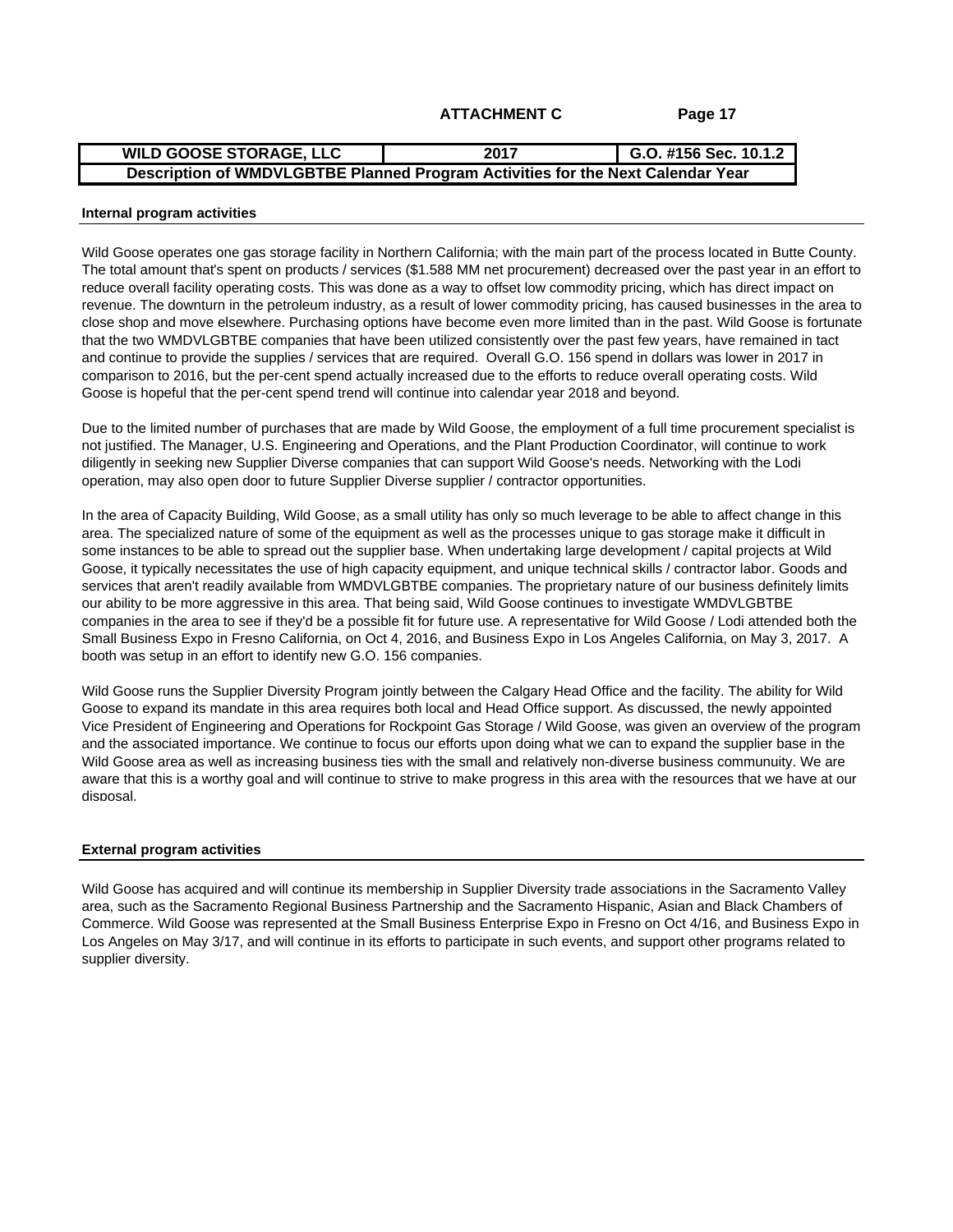Wild Goose will continue to monitor expenditures in the categories where utilization of diverse suppliers' has been historically low. We will continue to monitor accounting reports in order to identify the magnitude of expenditures in these areas and determine if our efforts may have a tangible impact. Although we hope to take advantage of opportunities in these areas, it is our intent to focus our supplier diversity efforts where we can maximize our expenditures with verified suppliers regardless of category. For, just the two G.O. 156 companies alone, that were contracted in 2017, resulted in 10.8% spend.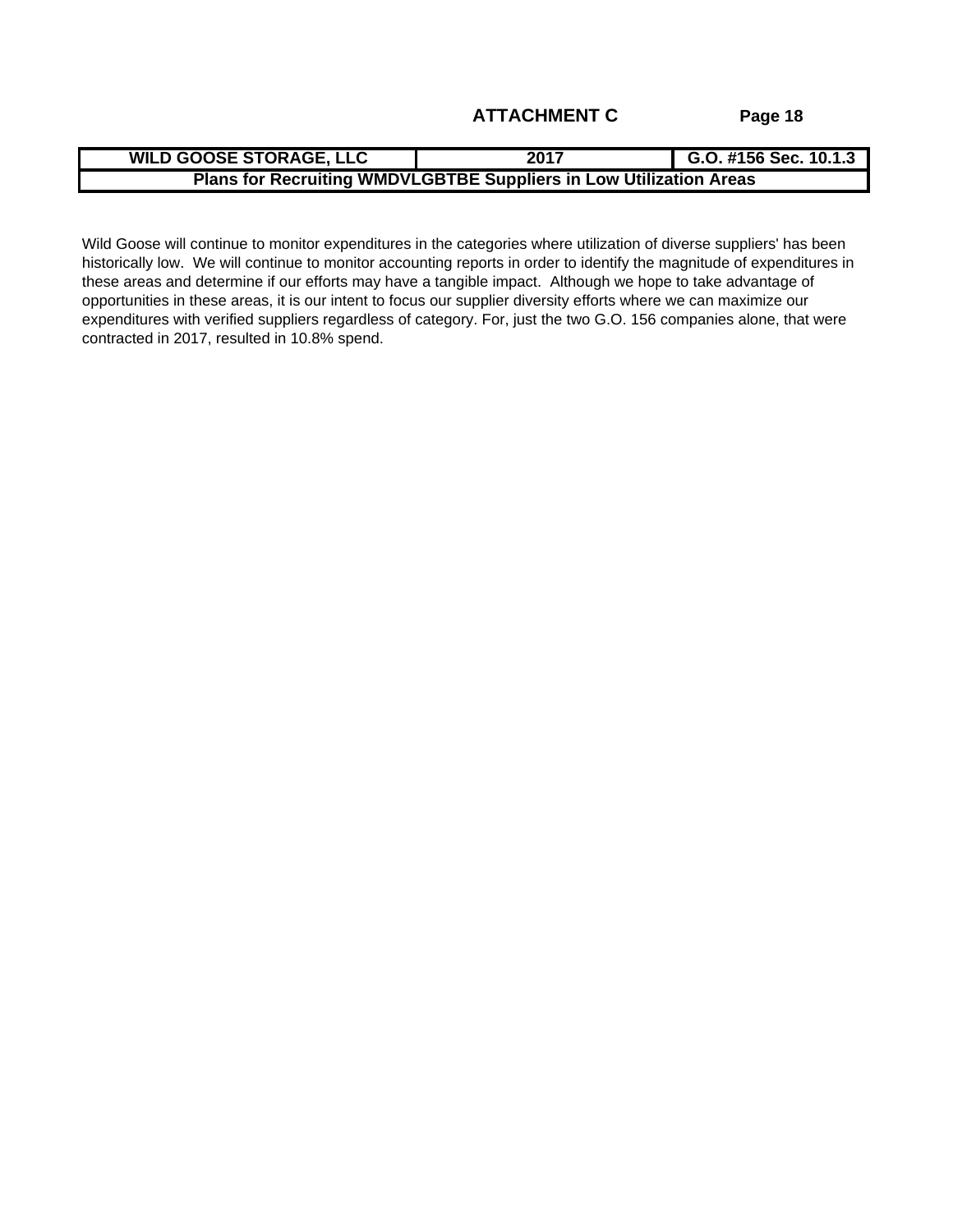This is a challenge for Wild Goose due to proximity of their operation and nature of the business. However, Wild Goose will keep this initiative in mind when seeking suppliers / contractors, and make efforts to recruit WMDVLGBTBE's from areas that previously have not been available. Wild Goose will take the opportunity, when available, to express their desire to the supplier / contractor community in utilizing WMDVLGBTBE companies for their needs. An example of the efforts made in this area, are the two Business Expo's that were recently attended in Southern California (Small Business Expo in Fresno California, on Oct 4, 2016, and Business Expo in Los Angeles California, on May 3, 2017).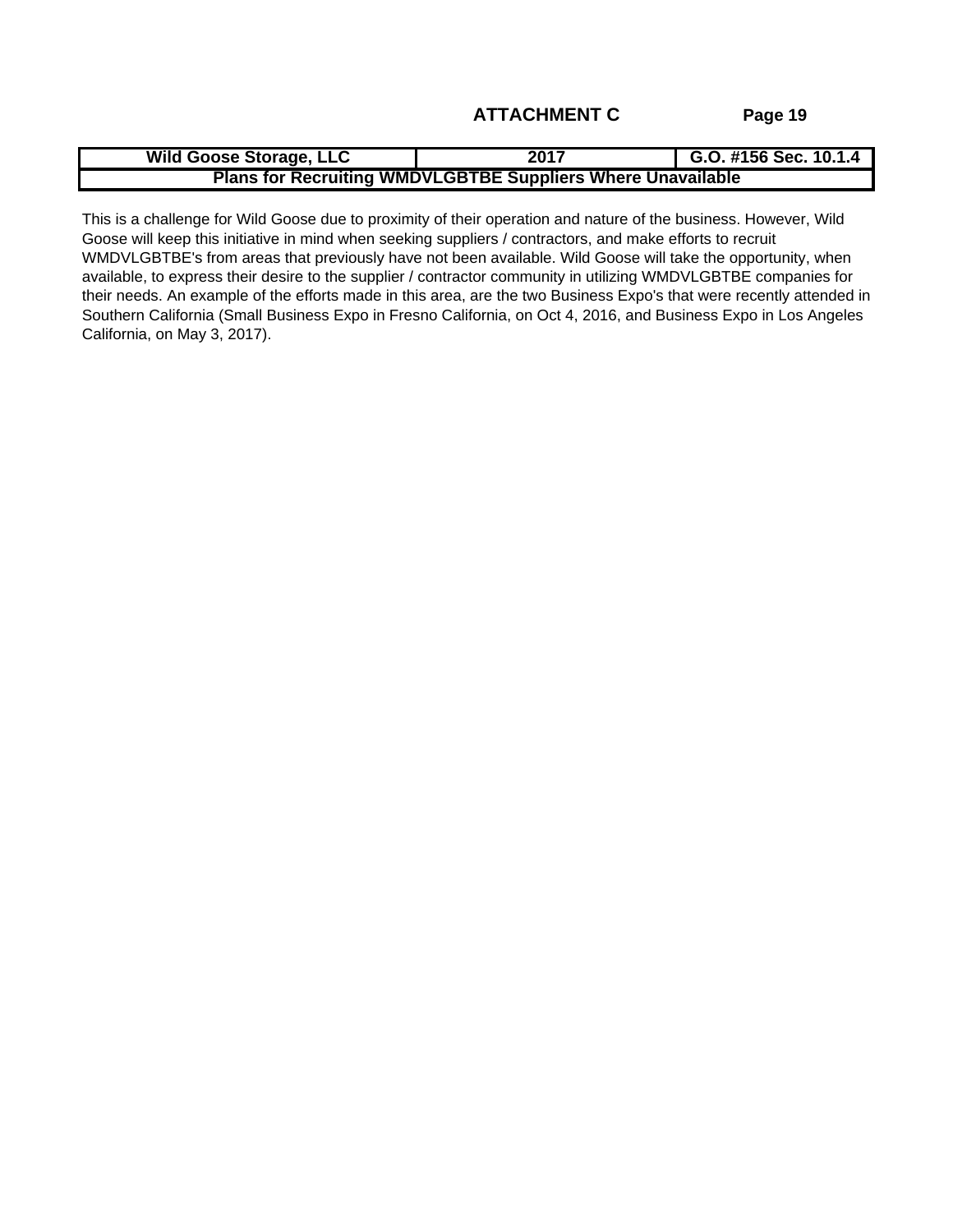| E STORAGE. I<br><b>GOOSE</b><br>. <i>. .</i><br>-- -- | $\bullet\bullet\bullet$<br>ZU                     | #156 Sec. 10.1.5 |
|-------------------------------------------------------|---------------------------------------------------|------------------|
| ıa Prime<br><b>Plans for Encouragin</b>               | e Contractors to Subcontract WMDVLGBTBE Suppliers |                  |

Wild Goose has supplied prime contractors with pamphlets provided by Supplier Clearinghouse and with a copy of G.O.156. Wild Goose continues to encourage its prime suppliers and contractors to contact the Office of Small and Minority Business for a list of certified WMDVLGBTBE's not currently verified by the Clearinghouse. The program administrator will continue to assist plant personnel that have procurement authority to encourage prime contractors to include verified minority suppliers.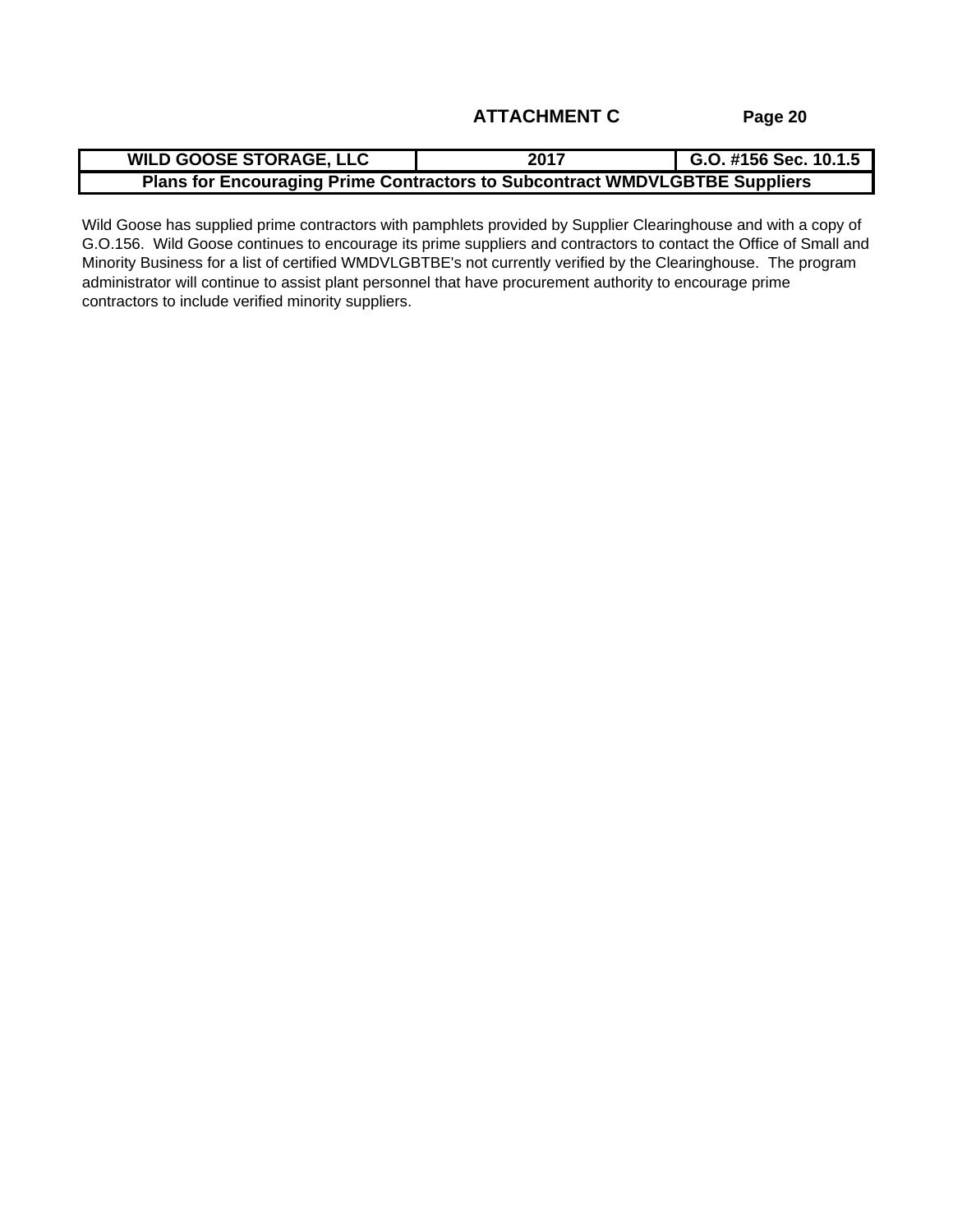| <b>WILD GOOSE STORAGE, LLC</b> | 156C<br>2017<br>G.O. #156 Sec. 10.1.6 |
|--------------------------------|---------------------------------------|
| -- - - -                       | lying with WMDVLGBTBE Progra          |
| : tor                          | uidelines                             |
| ∵uom                           | am oui                                |

Wild Goose's recently appointed senior management have been introduced to the G.O.156 initiative, and are fully committed to supporting the company's Supplier Diversity Program. The company will strive to comply with the provisions and requirements of G.O.156 and will work with the CPUC in the ongoing implementation of program goals and objectives.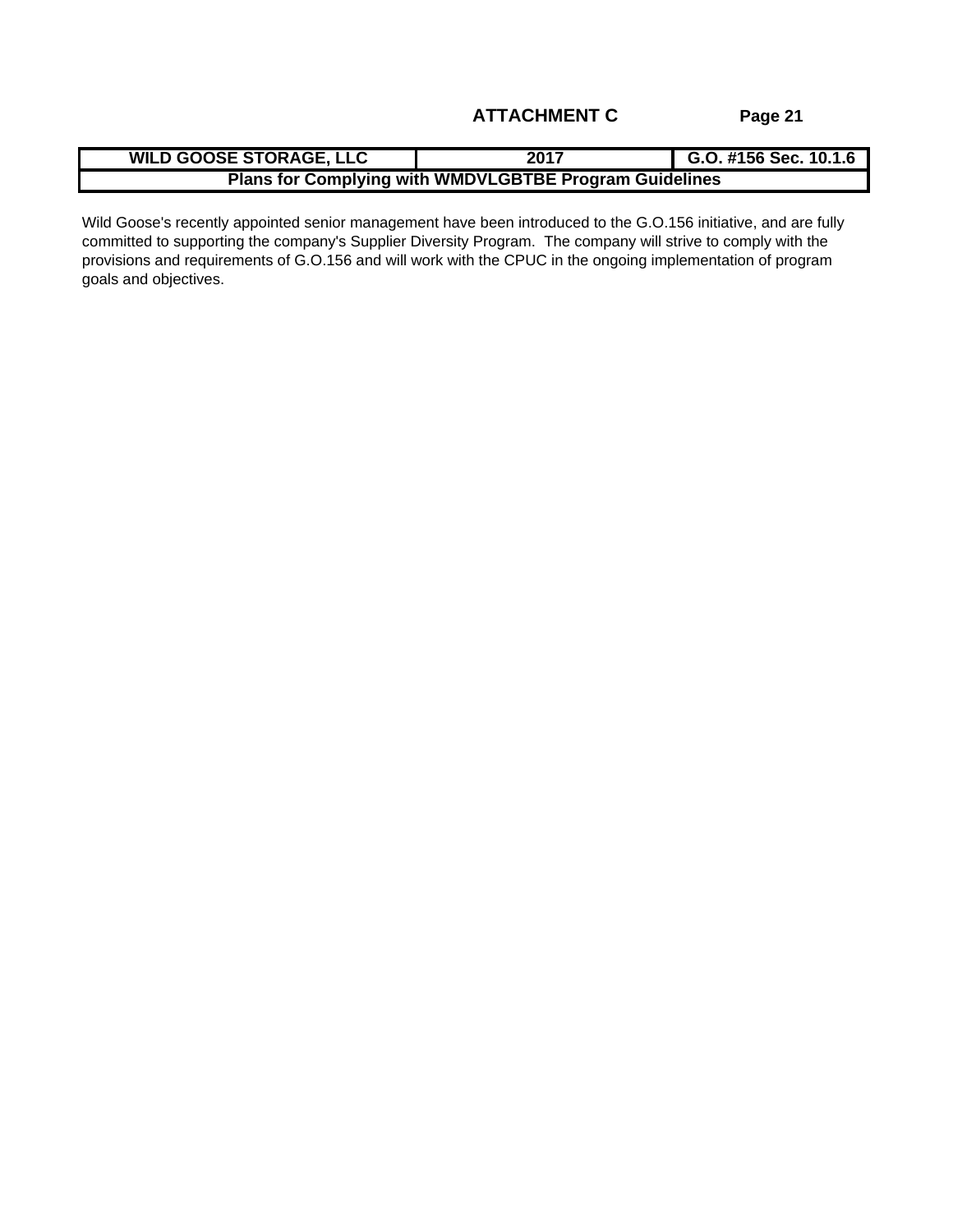#### **Sample Table Page 22**

### **Annual Energy Product Results by Ethnicity and WMDVLGBTBE Certification**

(All dollar figures in \$MM)

|                      |                             |                                                                                              |                         | <b>Results by Ethnicity &amp; Gender</b>                                                                                                                                                                                                |                        |              |                                                                                                                | <b>Results by WMDVLGBTBE Certification</b> |                                                                |       |                                                                                                                         |                               |
|----------------------|-----------------------------|----------------------------------------------------------------------------------------------|-------------------------|-----------------------------------------------------------------------------------------------------------------------------------------------------------------------------------------------------------------------------------------|------------------------|--------------|----------------------------------------------------------------------------------------------------------------|--------------------------------------------|----------------------------------------------------------------|-------|-------------------------------------------------------------------------------------------------------------------------|-------------------------------|
| Product <sup>1</sup> | Unit                        | <b>Asian Pacific American</b>                                                                | <b>African American</b> | <b>Hispanic American</b>                                                                                                                                                                                                                | <b>Native American</b> | Minority     | Women<br>Business Business Transgender<br>Enterprise Enterprise Business<br>(MBE) (WBE) Enterprise<br>(LGBTBE) | Lesbian, Gay,<br>Bisexual,                 | Disabled<br>Veteran<br><b>Business</b><br>Enterprise<br>(DVBE) |       | Other 8(a) <sup>3</sup> Total WMDVLGBTBE<br><b>Procurement Spend</b>                                                    | Total<br>Procurement<br>Spend |
|                      |                             |                                                                                              |                         | Male Female Total   Male Female Total   Male Female Total   Male Female Total                                                                                                                                                           |                        | <b>Total</b> | Total                                                                                                          | Total                                      | Total                                                          | Total |                                                                                                                         |                               |
|                      | — ≅ ।<br>$\mathbf{s}$       |                                                                                              |                         |                                                                                                                                                                                                                                         |                        |              |                                                                                                                |                                            |                                                                |       |                                                                                                                         |                               |
|                      |                             |                                                                                              |                         |                                                                                                                                                                                                                                         |                        |              |                                                                                                                |                                            |                                                                |       |                                                                                                                         |                               |
|                      |                             |                                                                                              |                         |                                                                                                                                                                                                                                         |                        |              |                                                                                                                |                                            |                                                                |       |                                                                                                                         |                               |
|                      | $\mathcal{O}_{\mathcal{L}}$ |                                                                                              |                         |                                                                                                                                                                                                                                         |                        |              |                                                                                                                |                                            |                                                                |       |                                                                                                                         |                               |
|                      |                             |                                                                                              |                         |                                                                                                                                                                                                                                         |                        |              |                                                                                                                |                                            |                                                                |       |                                                                                                                         |                               |
|                      |                             |                                                                                              |                         |                                                                                                                                                                                                                                         |                        |              |                                                                                                                |                                            |                                                                |       |                                                                                                                         |                               |
|                      | RM <sub>2</sub>             |                                                                                              |                         |                                                                                                                                                                                                                                         |                        |              |                                                                                                                |                                            |                                                                |       |                                                                                                                         |                               |
|                      |                             |                                                                                              |                         |                                                                                                                                                                                                                                         |                        |              |                                                                                                                |                                            |                                                                |       |                                                                                                                         |                               |
|                      |                             |                                                                                              |                         |                                                                                                                                                                                                                                         |                        |              |                                                                                                                |                                            |                                                                |       |                                                                                                                         |                               |
|                      |                             |                                                                                              |                         |                                                                                                                                                                                                                                         |                        |              |                                                                                                                |                                            |                                                                |       |                                                                                                                         |                               |
|                      | $\circ$                     |                                                                                              |                         |                                                                                                                                                                                                                                         |                        |              |                                                                                                                |                                            |                                                                |       |                                                                                                                         |                               |
|                      |                             |                                                                                              |                         |                                                                                                                                                                                                                                         |                        |              |                                                                                                                |                                            |                                                                |       |                                                                                                                         |                               |
|                      | Overall Total \$            |                                                                                              |                         |                                                                                                                                                                                                                                         |                        |              |                                                                                                                |                                            |                                                                |       |                                                                                                                         |                               |
|                      | Overall Total %             |                                                                                              |                         |                                                                                                                                                                                                                                         |                        |              |                                                                                                                |                                            |                                                                |       | Overall WMDVLGBTBE%:                                                                                                    |                               |
|                      |                             | <sup>3</sup> Includes Non-WMDVLGBT firms classified as 8(a) of Small Business Administration |                         | Note:<br>Short Term Gas - The term of the deal is no longer than one calendar month<br>Long Term Gas - The term of the deal is greater than one calendar month but less than 1 calendar year<br>'Excludes purchases from the CAISO, oth |                        |              |                                                                                                                |                                            |                                                                |       |                                                                                                                         |                               |
|                      |                             | % - percentages calculated by the Row Category Total Procurement Spend                       |                         | As discussed in Section "9.1.11 Fuel Procurement", Wild Goose utilizes natural gas from their process as fuel, which in turn gets charged back to the customer. Thus, the subject table is not applicable to Wild Goose.                |                        |              |                                                                                                                |                                            |                                                                |       | $\mathcal{L}(\mathcal{L})$ and $\mathcal{L}(\mathcal{L})$ and $\mathcal{L}(\mathcal{L})$ and $\mathcal{L}(\mathcal{L})$ |                               |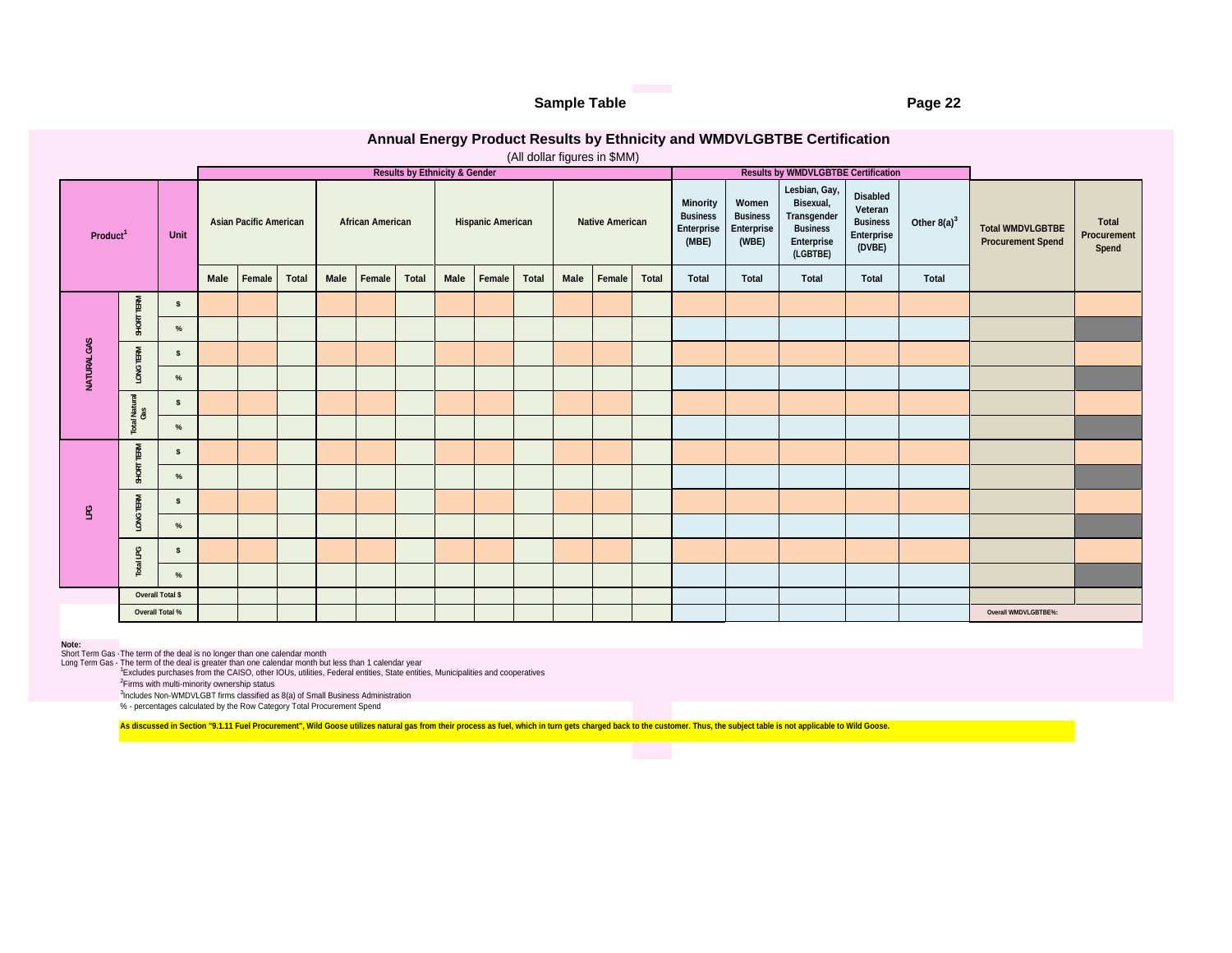|                                                                                                                      |                                                                                                                                                                                                                                                                                                                                                                                                                                                                                                                                                                                                                                                                  |                         |                                          |                                                                                     | Sample Table           |                                                       |                                                   |                                                                                                                                     |        |                                     | Page 23 |                                                                            |                               |
|----------------------------------------------------------------------------------------------------------------------|------------------------------------------------------------------------------------------------------------------------------------------------------------------------------------------------------------------------------------------------------------------------------------------------------------------------------------------------------------------------------------------------------------------------------------------------------------------------------------------------------------------------------------------------------------------------------------------------------------------------------------------------------------------|-------------------------|------------------------------------------|-------------------------------------------------------------------------------------|------------------------|-------------------------------------------------------|---------------------------------------------------|-------------------------------------------------------------------------------------------------------------------------------------|--------|-------------------------------------|---------|----------------------------------------------------------------------------|-------------------------------|
|                                                                                                                      |                                                                                                                                                                                                                                                                                                                                                                                                                                                                                                                                                                                                                                                                  |                         |                                          | Annual Power Product Results by Ethnicity and WMDVLGBTBE Certification              |                        |                                                       |                                                   |                                                                                                                                     |        |                                     |         |                                                                            |                               |
|                                                                                                                      |                                                                                                                                                                                                                                                                                                                                                                                                                                                                                                                                                                                                                                                                  |                         | <b>Results by Ethnicity &amp; Gender</b> |                                                                                     |                        | (All dollar figures in \$MM)                          |                                                   |                                                                                                                                     |        | Results by WMDVLGBTBE Certification |         |                                                                            |                               |
| Product <sup>1</sup>                                                                                                 | <b>Asian Pacific American</b>                                                                                                                                                                                                                                                                                                                                                                                                                                                                                                                                                                                                                                    | <b>African American</b> |                                          | <b>Hispanic American</b>                                                            | <b>Native American</b> | <b>Minority<br/>Business<br/>Enterprise<br/>(MBE)</b> | Women<br><b>Business<br/>Enterprise<br/>(WBE)</b> | Lesbian, Gay, Bisexual, Disabled Veteran<br>Transgender Business Business Enterprise Other 8(a) <sup>6</sup><br>Enterprise (LGBTBE) | (DVBE) |                                     |         | Subcontracting Total WMDVLGBTBE<br>Total Procurement<br>Spend <sup>3</sup> | Total<br>Procurement<br>Spend |
| Renewable Power<br>Non-Renewable                                                                                     |                                                                                                                                                                                                                                                                                                                                                                                                                                                                                                                                                                                                                                                                  |                         |                                          | Male Female Total Male Female Total Male Female Total Male Female Total Total Total |                        |                                                       | Total                                             | Total                                                                                                                               |        | Total Total                         | Total   |                                                                            |                               |
| <b>Direct</b><br>Diesel<br>Direct<br>Nuclear<br>Direct                                                               |                                                                                                                                                                                                                                                                                                                                                                                                                                                                                                                                                                                                                                                                  |                         |                                          |                                                                                     |                        |                                                       |                                                   |                                                                                                                                     |        |                                     |         |                                                                            |                               |
| <b>Natural Gas<br/>Direct</b><br>$\sum$ SubTotal of Columns <sup>2</sup><br>SubTotal % of Total<br>Procurement Spend |                                                                                                                                                                                                                                                                                                                                                                                                                                                                                                                                                                                                                                                                  |                         |                                          |                                                                                     |                        |                                                       |                                                   |                                                                                                                                     |        |                                     |         | Overall<br><b>WMDVLGBTBE %:</b>                                            |                               |
| SubTotal of Columns <sup>4</sup><br>SubTotal % of Total<br>Procurement Spend                                         |                                                                                                                                                                                                                                                                                                                                                                                                                                                                                                                                                                                                                                                                  |                         |                                          |                                                                                     |                        |                                                       |                                                   |                                                                                                                                     |        |                                     |         | Overall<br><b>WMDVLGBTBE %:</b>                                            |                               |
| Notes:                                                                                                               | <sup>1</sup> Excludes purchases from the CAISO, other IOUs, utilities, Federal entities, State entities, Municipalities and cooperatives<br><sup>2</sup> Includes only long term power procurement commitments after June 6, 2011 or as a result of RFOs after June 6, 2011<br><sup>3</sup> Total WMDVLGBTBE spend does not include pre-COD subcontracting values<br><sup>4</sup> Includes all power procurement commitments<br><sup>5</sup> Firms with multi-minority ownership status<br>$6$ Firms classified as $8(a)$ by the Small Business Administration includes non-WMDVLGBTBE<br>% - percentages calculated by the Row Category Total Procurement Spend |                         |                                          |                                                                                     |                        |                                                       |                                                   |                                                                                                                                     |        |                                     |         |                                                                            |                               |

#### **Notes:**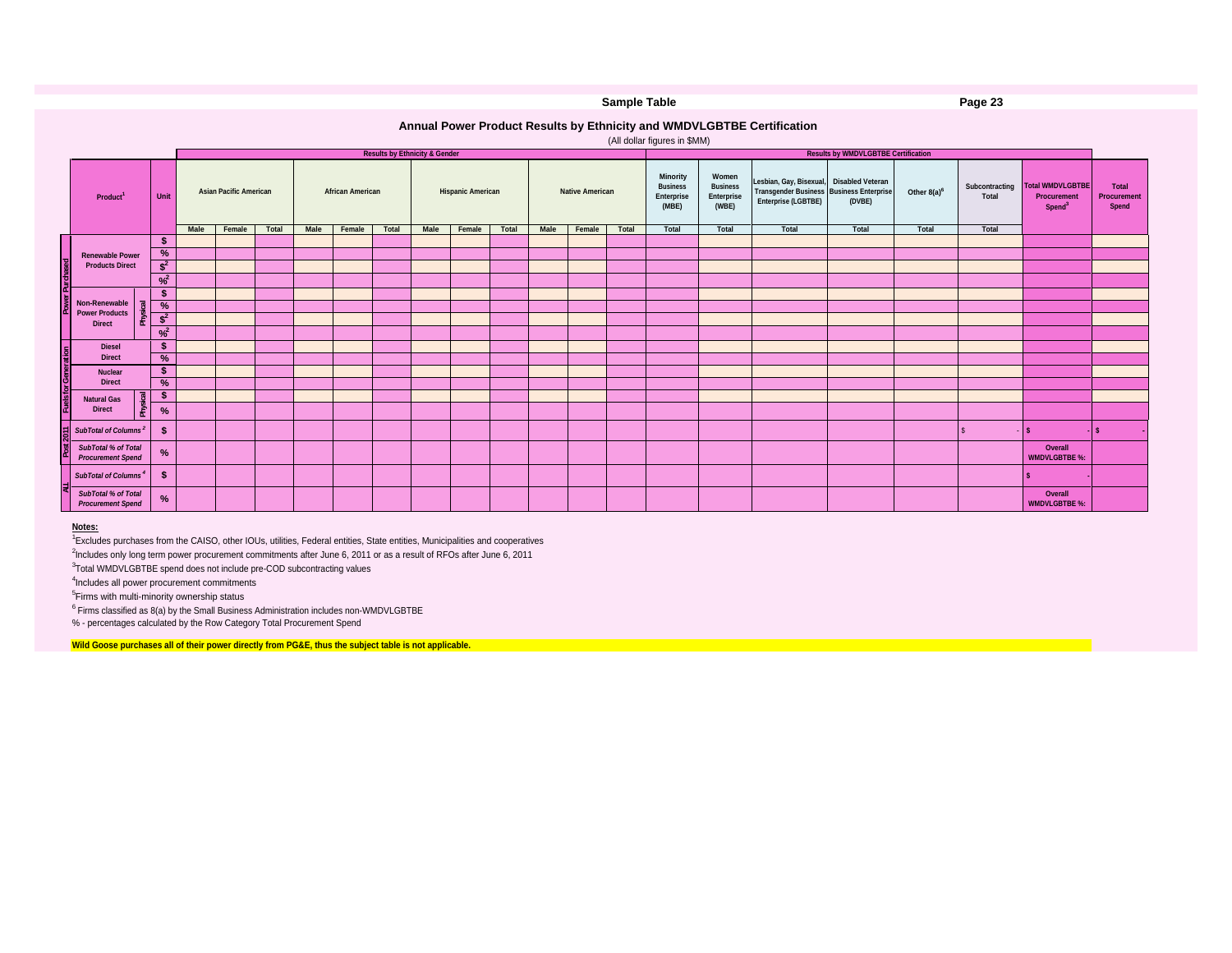# **GO 156 Section 1.3 Definitions\*\***

| <b>TERM</b>                                                       | <b>Definition</b>                                                                                                                                                                                                                                                                                                                                                                                                                                                                                                                                                                                 | Acronym    | <b>Certification</b>          |
|-------------------------------------------------------------------|---------------------------------------------------------------------------------------------------------------------------------------------------------------------------------------------------------------------------------------------------------------------------------------------------------------------------------------------------------------------------------------------------------------------------------------------------------------------------------------------------------------------------------------------------------------------------------------------------|------------|-------------------------------|
| <b>Minority-Owned Business Enterprises</b>                        | Minority-owned business means (1) a business enterprise (a) that is<br>at least 51% owned by a minority individual or group(s) or (b) if a<br>publicly owned business, at least 51 % of the stock of which is<br>owned by one or more minority groups, and (2) whose<br>management and daily business operations are controlled by one<br>or more of those individuals. The contracting utility shall presume<br>that minority includes, but is not limited to, Black Americans,<br>Hispanic Americans, Native Americans, Asian Pacific Americans,<br>and other groups, as defined in the GO 156. | MBE        | <b>Supplier Clearinghouse</b> |
| <b>Woman-Owned Business Enterprises</b>                           | Women-owned business means (1) a business enterprise (a) that is<br>at least 51% owned by a woman or women or (b) if a publicly<br>owned business, at least 51% of the stock of which is owned by<br>one or more women; and (2) whose management and daily<br>business operations are controlled by one or more of those<br>individuals.                                                                                                                                                                                                                                                          | <b>WBE</b> | <b>Supplier Clearinghouse</b> |
| Women, Minority-Owned Business<br>Enterprises                     | WMBE means a women-owned and/or minority-owned business<br>enterprise                                                                                                                                                                                                                                                                                                                                                                                                                                                                                                                             | WMBE       | <b>Supplier Clearinghouse</b> |
| Lesbian, Gay, Bisexual, Transgender<br>(LGBT) Business Enterprise | LGBT-owned business means (1) a business enterprise (a) that is<br>at least 51% owned by a lesbian, gay, bisexual, or transgender<br>person or persons or (b) if a publicly owned business, at least 51%<br>of the stock of which is owned by one or more lesbian, gay,<br>$\vert$ bisexual, or transgender persons; and (2) whose management and $\vert$<br>daily business operations are controlled by one or more of those<br>individuals.                                                                                                                                                     | LGBTBE     | <b>Supplier Clearinghouse</b> |
| Women, Minority, and/or LGBT-Owned<br><b>Business Enterprises</b> | WMLGBTBE means a women-owned, minority-owned and/or<br>LGBT-owned business enterprise. Under these rules, a woman,<br> minority and/or an LGBT person owning such an enterprise must be   WMLGBTBE<br>either U.S. citizens or legal aliens with permanent residence status<br>in the United States.                                                                                                                                                                                                                                                                                               |            | <b>Supplier Clearinghouse</b> |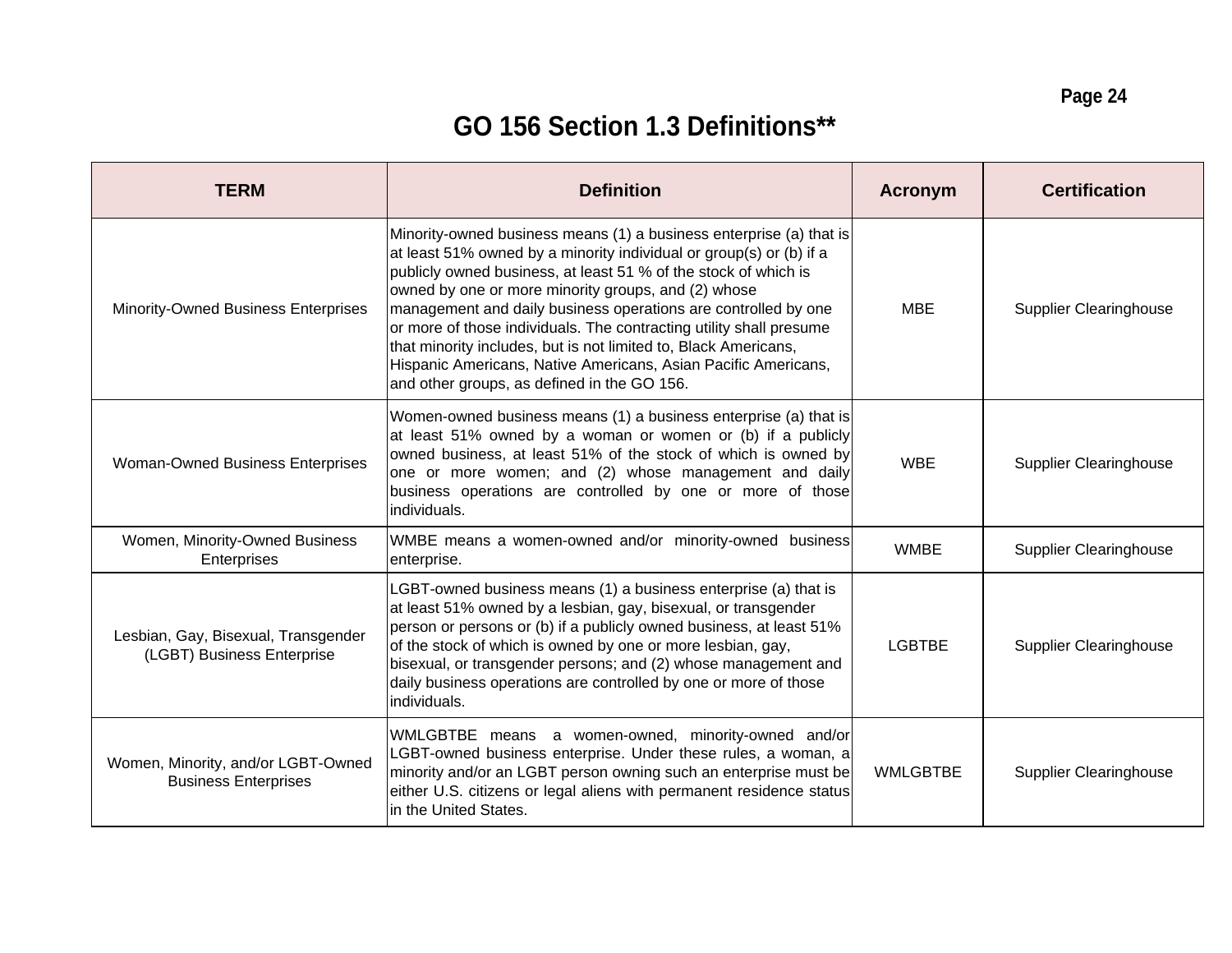## **Page 25**

| <b>TERM</b>                                           | <b>Definition</b>                                                                                                                                                                                                                                                                                                                                                                                                                                                                                                                                                                                                                                                                                                                                                                                                                                                                                                                                                                                                                                                                                                                                 | Acronym     | <b>Certification</b>          |
|-------------------------------------------------------|---------------------------------------------------------------------------------------------------------------------------------------------------------------------------------------------------------------------------------------------------------------------------------------------------------------------------------------------------------------------------------------------------------------------------------------------------------------------------------------------------------------------------------------------------------------------------------------------------------------------------------------------------------------------------------------------------------------------------------------------------------------------------------------------------------------------------------------------------------------------------------------------------------------------------------------------------------------------------------------------------------------------------------------------------------------------------------------------------------------------------------------------------|-------------|-------------------------------|
| <b>Disabled Veteran-Owned Business</b><br>Enterprises | Disabled Veteran-owned Business (1) is a sole proprietorship at<br>least 51% owned by one or more disabled veterans or, in the case<br>of a publicly owned business, at least 51% of its stock is owned by<br>one or more disabled veterans; a subsidiary which is wholly owned<br>by a parent corporation, but only if at least 51% of the voting stock<br>of the parent corporation is owned by one or more disabled<br>veterans; or a joint venture in which at least 51% of the joint<br>venture's management and control and earnings are held by one or<br>more disabled veterans. (2) the management and control of the<br>daily business operations are by one or more disabled veterans.<br>And (3) it is a sole proprietorship, corporation, or partnership with its<br>home office located in the United States, which is not a branch or<br>subsidiary of a foreign corporation, foreign firm, or other foreign-<br>Disabled veteran<br>based business.<br>refers to a veteran of the military, naval or air service of the United<br>States with a service-connected disability and who is a resident of<br>the State of California. | <b>DVBE</b> | <b>DGS</b>                    |
| Asian Pacific American                                | Asian Pacific Americans-persons having origins in Asia or the<br>Indian subcontinent, including, but not limited to, persons from<br>Japan, China, the Philippines, Vietnam, Korea, Samoa, Guam, the<br>U.S. Trust Territories of the Pacific, Northern Marianas, Laos,<br>Cambodia, Taiwan, India, Pakistan, and Bangladesh.                                                                                                                                                                                                                                                                                                                                                                                                                                                                                                                                                                                                                                                                                                                                                                                                                     | MBE         | <b>Supplier Clearinghouse</b> |
| African American                                      | Black Americans-persons having origins in any black racial groups<br>of Africa.                                                                                                                                                                                                                                                                                                                                                                                                                                                                                                                                                                                                                                                                                                                                                                                                                                                                                                                                                                                                                                                                   | <b>MBE</b>  | <b>Supplier Clearinghouse</b> |
| Hispanic American                                     | Hispanic Americans-all persons of Mexican, Puerto Rican, Cuban,<br>South or Central American, Caribbean, and other Spanish culture<br>or origin.                                                                                                                                                                                                                                                                                                                                                                                                                                                                                                                                                                                                                                                                                                                                                                                                                                                                                                                                                                                                  | MBE         | <b>Supplier Clearinghouse</b> |
| Native American                                       | Native Americans-persons having origin in any of the original<br>peoples of North America or the Hawaiian Islands, in particular,<br>American Indians, Eskimos, Aleuts, and Native Hawaiians.                                                                                                                                                                                                                                                                                                                                                                                                                                                                                                                                                                                                                                                                                                                                                                                                                                                                                                                                                     | <b>MBE</b>  | <b>Supplier Clearinghouse</b> |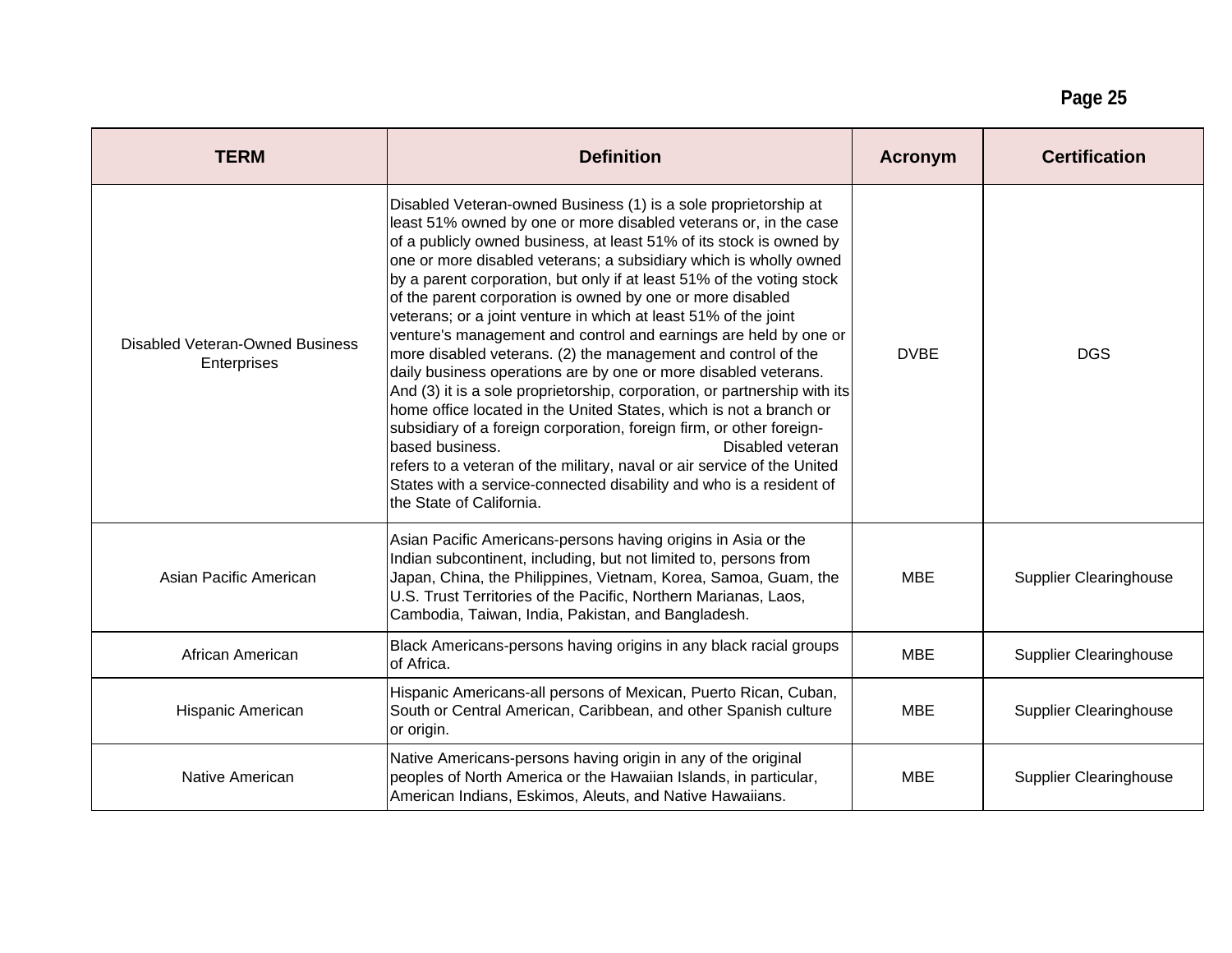| <b>TERM</b>    | <b>Definition</b>                                                                                                                                                                                                                                                                                                                                                                                                                                                                                                                                                                 | Acronym | <b>Certification</b>                  |
|----------------|-----------------------------------------------------------------------------------------------------------------------------------------------------------------------------------------------------------------------------------------------------------------------------------------------------------------------------------------------------------------------------------------------------------------------------------------------------------------------------------------------------------------------------------------------------------------------------------|---------|---------------------------------------|
| Other 8(a)     | Other groups, or individuals, found to be disadvantaged by the<br>Small Business Administration pursuant to Section 8(a) of Small<br>Business Act as amended (15 U.S.C. 637(a)), or the Secretary of<br>Commerce pursuant to Section 5 of Executive Order 11625. May<br>include non-WMDVLGBTBEs firms.                                                                                                                                                                                                                                                                            | 8(a)    | U.S. Small Business<br>Administration |
| Subcontracting | Subcontract' means any agreement or arrangement between a<br>contractor and any party or person (in which the parties do not<br>stand in the relationship of an employer and an employee):<br>personal property, including lease arrangements, which, in whole or Tier 2 (Tier 3, etc. Supplier Clearinghouse, DGS & Dasner Clearinghouse, DGS & Dasner Clearinghouse arrangements, which, in whole or Tier 2 (Tier 3, etc.<br>contracts; or<br>2. Under which any portion of the contractor's obligation under any<br>one or more contracts is performed, undertaken or assumed. |         |                                       |

\*\* These definitions are not proposed amendments to Section 1.3 of GO 156. The purpose of these definitions is to provide convenient reference in preparing GO 156 reports.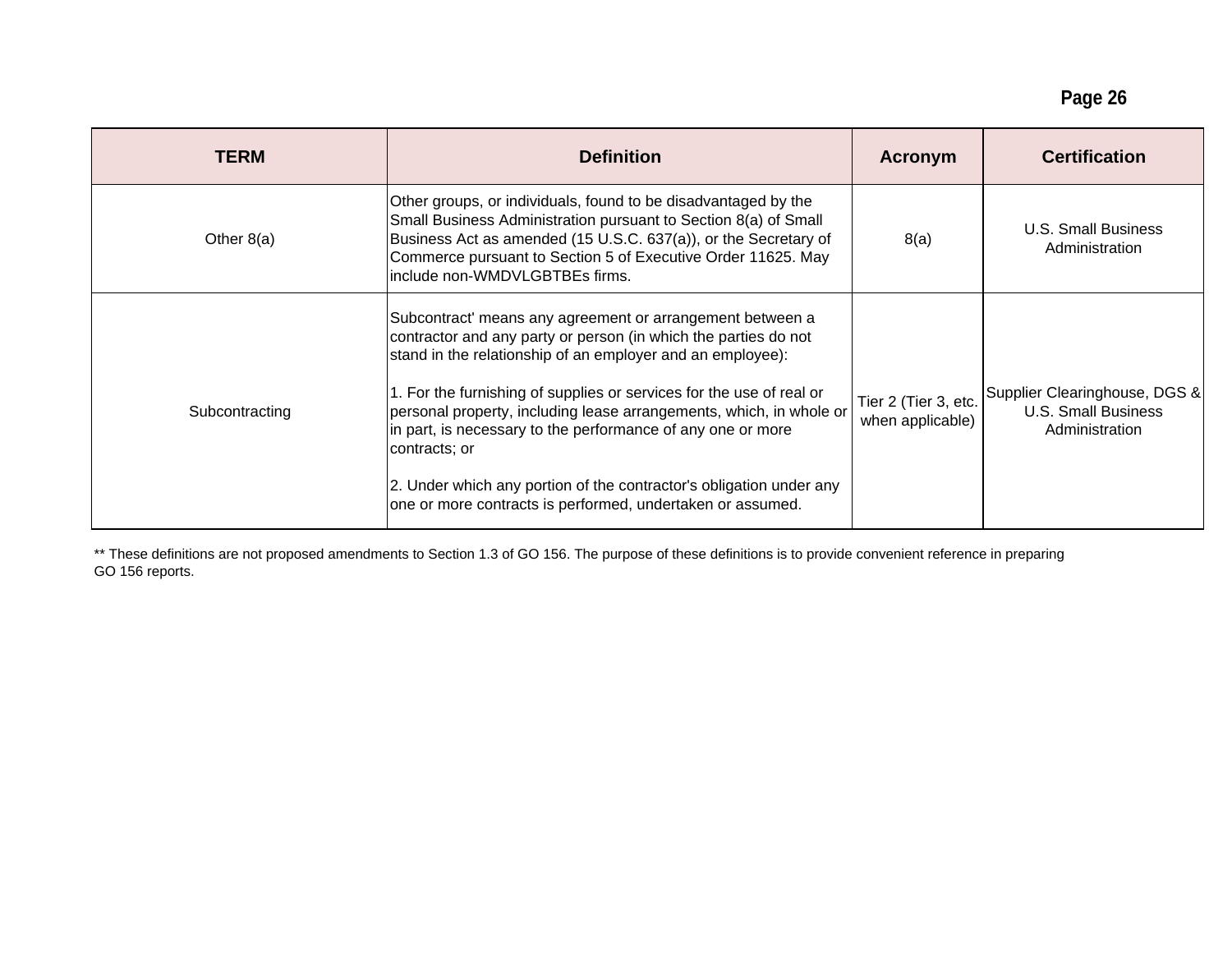# **GO 156 Utility Annual Report Check List**

The California Public Utilities Commission's (CPUC) General Order (GO) 156 utility annual reports should contain at least the elements below.

# **Descriptions:**

- 1. Description of WMDVLGBTBE program activities (GO 156, §9.1.1):
	- Internal and external activities
	- Amount of funding on technical assistance to small/diverse businesses
- 2. A description (to the extent possible) of the number of WMDVLGBTBEs who have the majority of their workforce working in California (GO 156, §9.1.2)
- 3. A description of progress in meeting or exceeding set goals and an explanation of why goals are not met (GO 156, §9.1.4)
- 4. A description of prime contractors progress in increasing the participation of WMDVLGBTBE subcontractors (GO 156, §9.1.5 and §6.3.7)
	- Each utility may include awards to verified WMDVLGBTBE subcontractors (GO 156, §6.3.9)
- 5. A list, description, and status of WMDVLGBTBE complaints (GO 156, §9.1.6)
- 6. A description of efforts made to recruit WMDVLGBTBE suppliers in underutilized and highly technical categories (GO 156, §9.1.7)
- 7. Each utility that elects to report fuel procurement separately shall provide (GO 156, §9.1.11):
	- An explanation of how existing and/or changing market conditions are affecting the utility's ability to meet or exceed its WMDVLGBTBE goals for fuel;
	- A comprehensive description of the specific out-reach programs used to seek WMDVLGBTBE fuel suppliers in each market in which fuel is purchased; and
	- A justification for any exclusion of a specific fuel category from the utility's fuel procurement base.
- 8. A description of WMDVLGBTBE program activities planned for the next calendar year (GO 156, §10.1.2):
	- Internal and external activities
- 9. Plans for recruiting WMDVLGBTBE suppliers (GO 156, §10.1.3):
	- In underutilized categories
	- In highly technical areas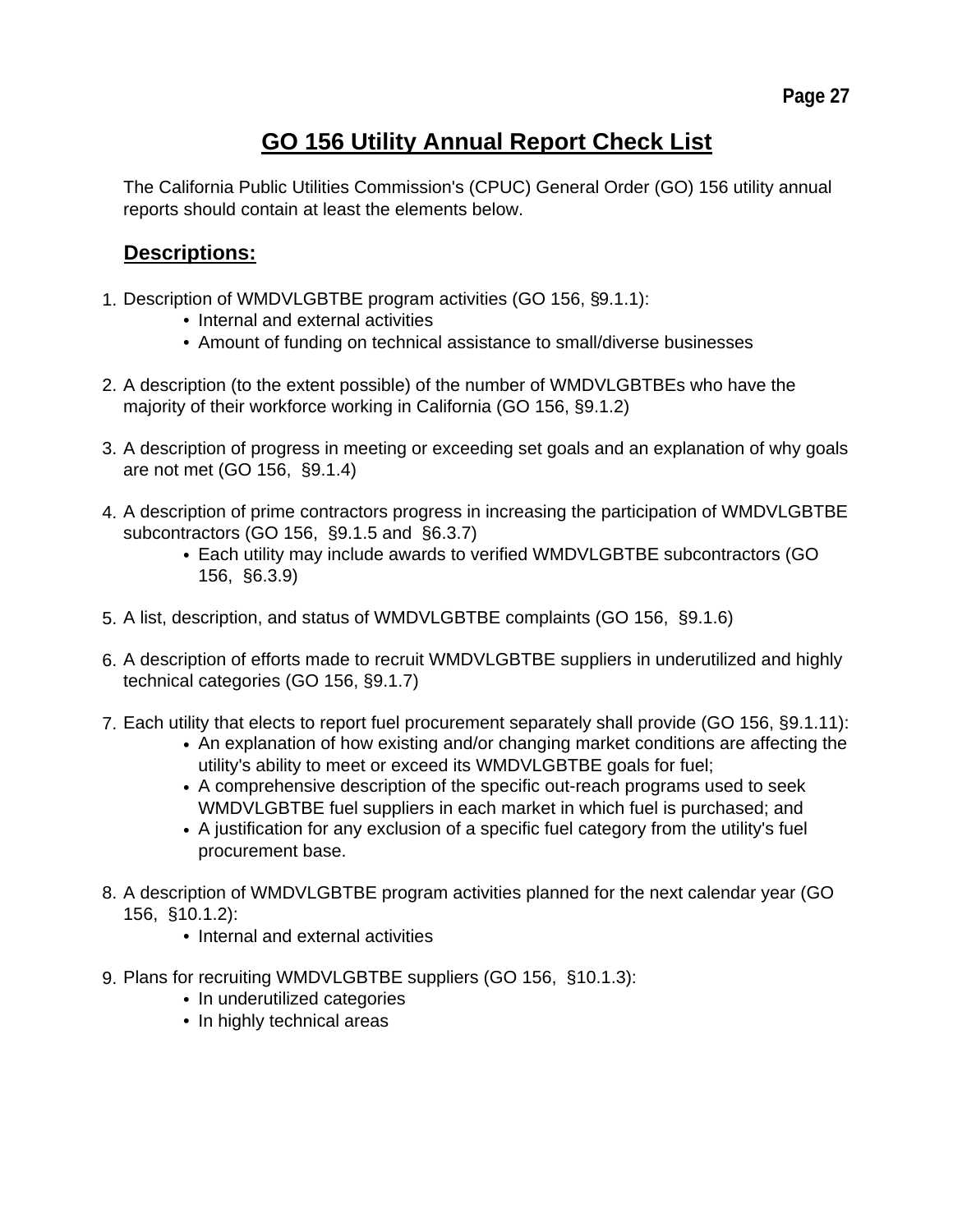- 10. Plans for recruiting WMDVLGBTBE suppliers in currently unavailable areas (GO 156,  $\S10.1.4)$
- 11. Plans for encouraging prime contractors to subcontract with WMDVLGBTBE suppliers (GO 156, §6.3.8 and §10.1.5)
- 12. Plans for complying with the WMDVLGBTBE program guidelines established by the Commission as required by Public Utilities Code §8283(c) (GO 156, §10.1.6)
- 13. In the annual plans, for LGBTBEs, the utilities shall comply with GO 156, §10 and §8.3 (GO 156, §10.2)

# **Tables:**

- 1. Utilities shall report (GO 156, §9.1.2; D.11-05-019; & D. 06-11-028 ):
	- WMDVLGBTBE purchases and/or contracts with breakdowns in the following categories compared with the total utility contract dollars awarded:
	- by ethnicity
	- by product and service categories
	- Total number of WMDVLGBTBEs with contracts
	- The dollars awarded to WMDVLGBTBEs
	- The number of WMDVLGBTBEs that received direct spend
- 2. An itemization of WMDVLGBTBE program expense (GO 156, §9.1.3)
- 3. A summary of prime contractor utilization of WMDVLGBTBE subcontractors (GO 156, §9.1.5)
- 4. A summary of WMDVLGBTBE purchases and/or contracts in product and service categories that include renewable and non-renewable energy, wireless communications, broadband, smart grid, rail projects and electronic procurement (GO 156, §9.1.9)
	- Utilities shall report renewable and non-renewable energy procurement in a similar manner as fuel procurement reporting
- 5. Each utility which elects to report fuel procurement separately must have a separate detailed and verifiable report on WMDVLGBTBE participation in fuel markets. These reports must include, at a minimum, the results of purchases in each fuel category (GO 156,  $\S9.1.11)$ 
	- Each utility shall report purchases by:
	- Market origin and fuel type
	- Volume and dollar magnitude
	- Term of sale, e.g., spot, intermediate, long term and
	- Ethnicity and gender of the supplier